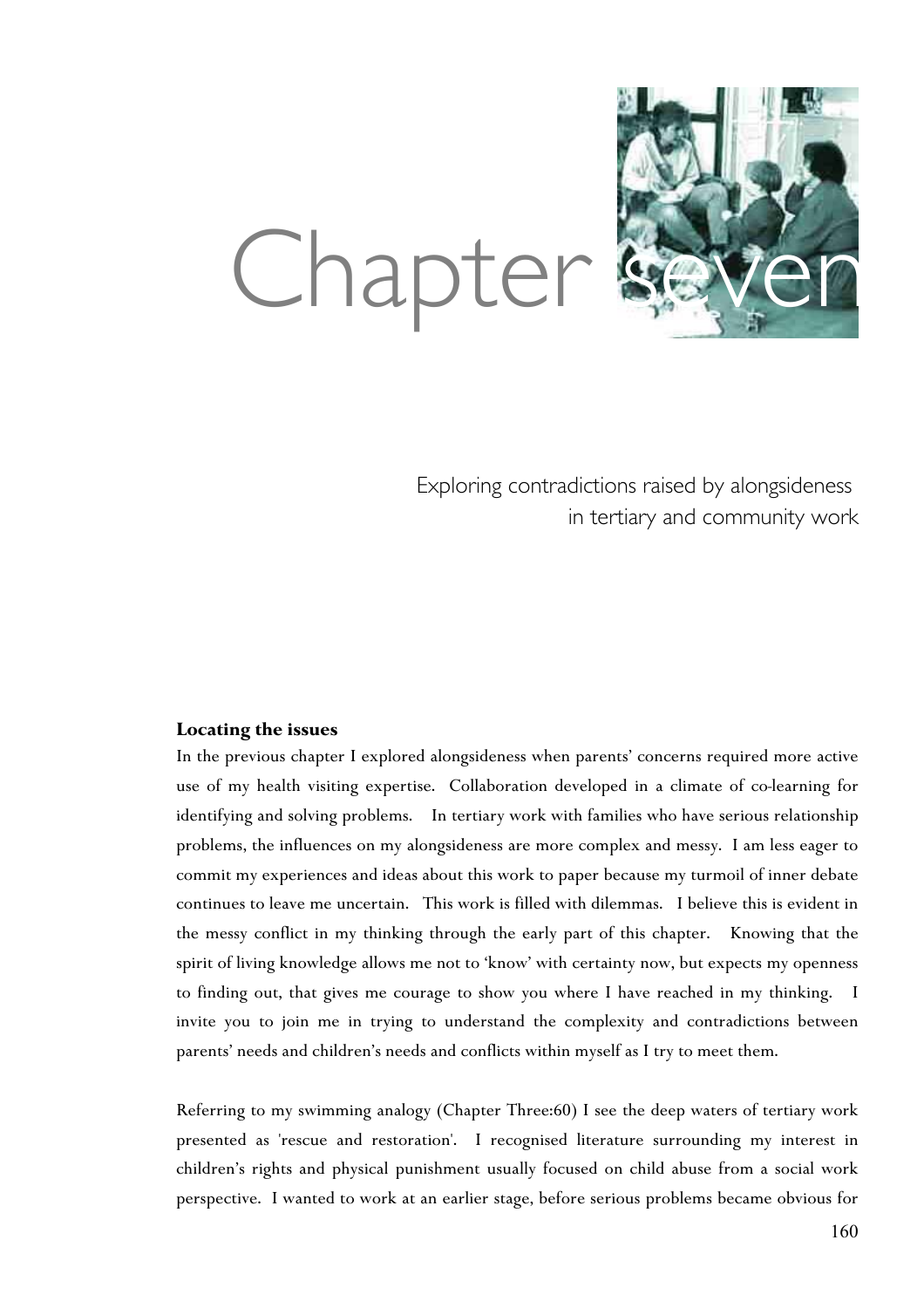children. I therefore decided not to research my work where children protection was the issue but to focus on prevention. As I reflected on alongsideness in 'shallow waters' (Chapters Five, Six) I realised that I am also the same person using similar ways of being when I work with people in crisis. I mean that the way I present myself feels intuitive often without special forethought. I have learnt to trust my way of relating and my expertise and just be me with people whatever their situation. But I also felt I was not doing enough or my actions were ineffective when children need protection. This chapter explores this concern.

It fits for me that people in crisis need the same respect, acceptance and autonomy as everybody else. They do not need it less because they seem not to behave well themselves. Stopping parents from harming children remains a priority, but I want to go further and work towards all children experiencing early years that nurture their well-being. To do this, I need to ensure parents experience and recognise the value of respect themselves, so they may offer it to their children. As I refocus on tertiary work the swimming analogy alters. I see my intention to be offering a life buoy to families floundering in deep water. I may 'hold' or take control with the aim of encouraging parents to assume responsibility, as they are able. I begin to see the preventive possibilities of tertiary work emerging and creating tensions. Am I preventing or protecting? (Waters,1993).

My current thinking is this: I can see how a lifetime of disadvantage might build from beginnings in which connections with significant people, parents for example, are distant, unrewarding or worse, abusive. A childhood lacking responsive, encouraging connections with others, possibly punctuated with criticism, may kindle feelings of isolation, inadequacy, insignificance and discouragement. The words 'high criticism, low warmth' summarise this climate (DoH,1995:19). Moving to school and feeling like an outsider, possibly with failure to achieve educational standards, feelings of inadequacy and hopelessness may increase. Later attempts to create adult relationships with others who also have little experience of warm, reciprocal relationships is likely to lead to difficulties in realising dreams of romance and closeness. Feelings of inadequacy and relationships based on conflict and dependency may become a way of life. Health visiting usually intends building on people's strengths, but I wonder if becoming a parent and believing health visitors watch and give advice to overcome perceived deficits in childcare, compounds feelings of inadequacy. Discouraging experiences may not stop there. Involvement by child protection social workers when parenting is judged substandard, may lead to surveillance and decisions in the interests of the child, that unintentionally undermine parents' autonomy and sense of self-worth.

Now not for a minute am I saying that health visitors and social workers should not be acting in the interests of children. I came to this research with a 'rights for children' agenda, which has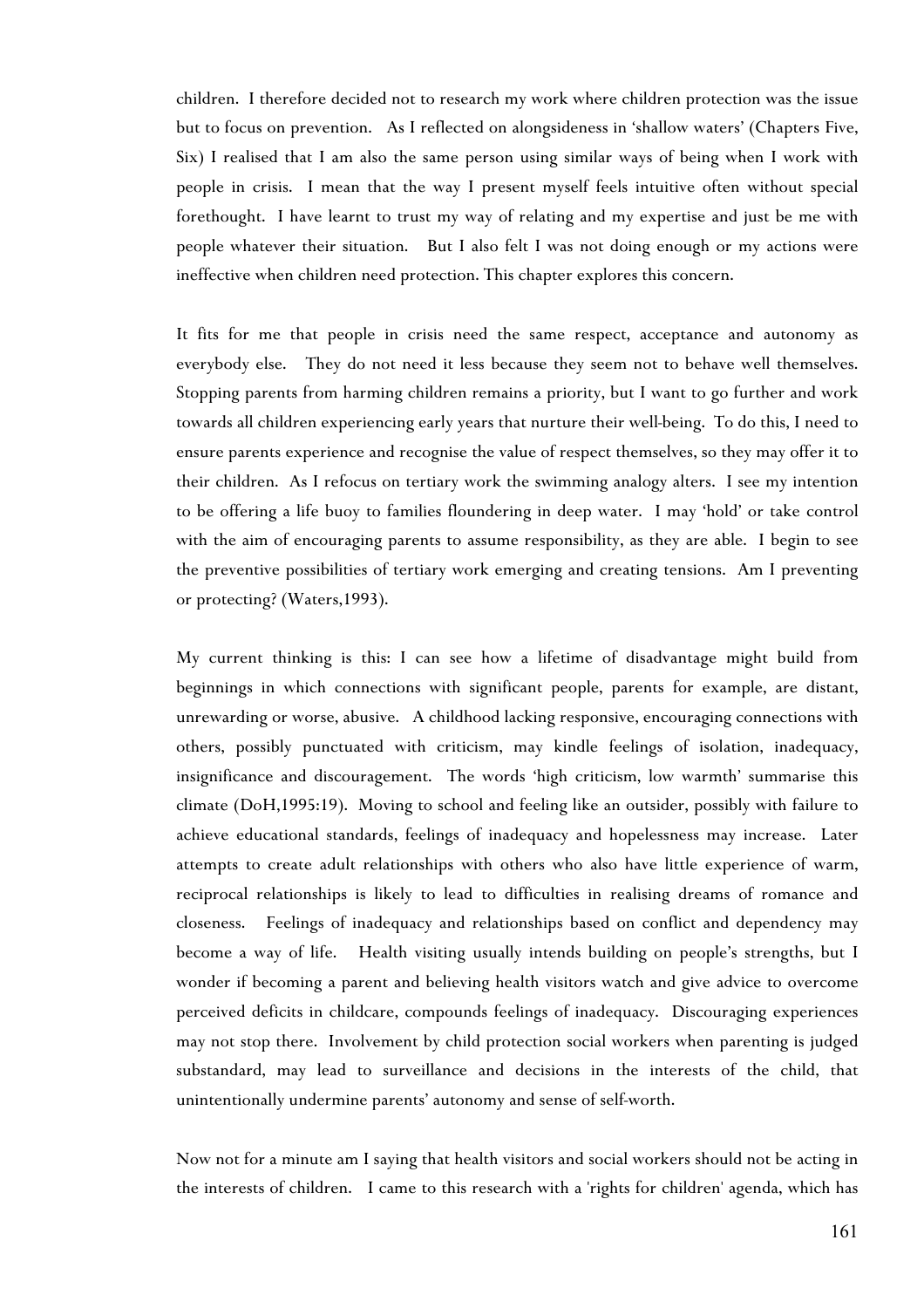not vanished but has become coloured by a 'chicken and egg' perspective that asks questions about useful action. I noticed that towards those becoming adults in a climate with few opportunities for practising democratic skills, blame appears to replace the empathy usually accorded the young. It feels too simple to restrict myself to attempting to contain poor parenting through surveillance and by telling parents what is wrong when that is inappropriate for other parents. Experiences bolster my belief in the inherent worth of people. Even the most discouraged parents would prefer warm relationships with their children. I believe that in the interests of children I need to work alongside parents as they try to become the parents they would prefer to be. This represents a shift in my intentions. I started researching believing that I knew what was good for children and wanted parents to know it too. I now believe parents know what they want for their children but they might need help in finding it. I now intend to start where parents are and help them progress towards their goals, rather than where I think they should be. A tension emerges.

Dr. Penelope Leach's response to my Ph.D. Transfer paper (January,1998) reverberates in my reflections. Comparing it to my previous writing about children's rights as a public health initiative, when reforming the law was in the forefront of my mind, she asked where the children had gone and:

*Can children (all and always) wait while parents to grow through self-realisation?* (Personal letter,20.3.98).

This question uncomfortably reminds me of the dilemma, who is my client, parent or child? Where do my responsibilities lie? I will explore the messy interplay of balancing alongsideness and responsibility. For reasons of confidentiality and because of the intransigent nature of tertiary work I did not make videos of families or even hand accounts back to parents. Instead I asked for colleagues' opinions about my interpretations and used my journal, child health notes, field notes and personal letters.

# **Thinking about alongsideness with families in greater need**

Looking back in my journal for emergence of this tertiary work in research reflections I find evidence of my growing awareness. I recorded my need to be accepting and encouraging as I formed a relationship with an eighteen-year-old mother, while holding concerns for her child. I wrote:

*First visit. Her mother took me upstairs to meet Leah and her partner Jason. They were still in bed. I was aware that I needed to be totally accepting of them because in the past I have felt it more difficult to communicate with very young parents. The house, but especially the bedroom, smelt badly of condensation mould so that it was unpleasant being there. I said nothing. It appears it is usual because the whole house smelt like it. The midwife said she*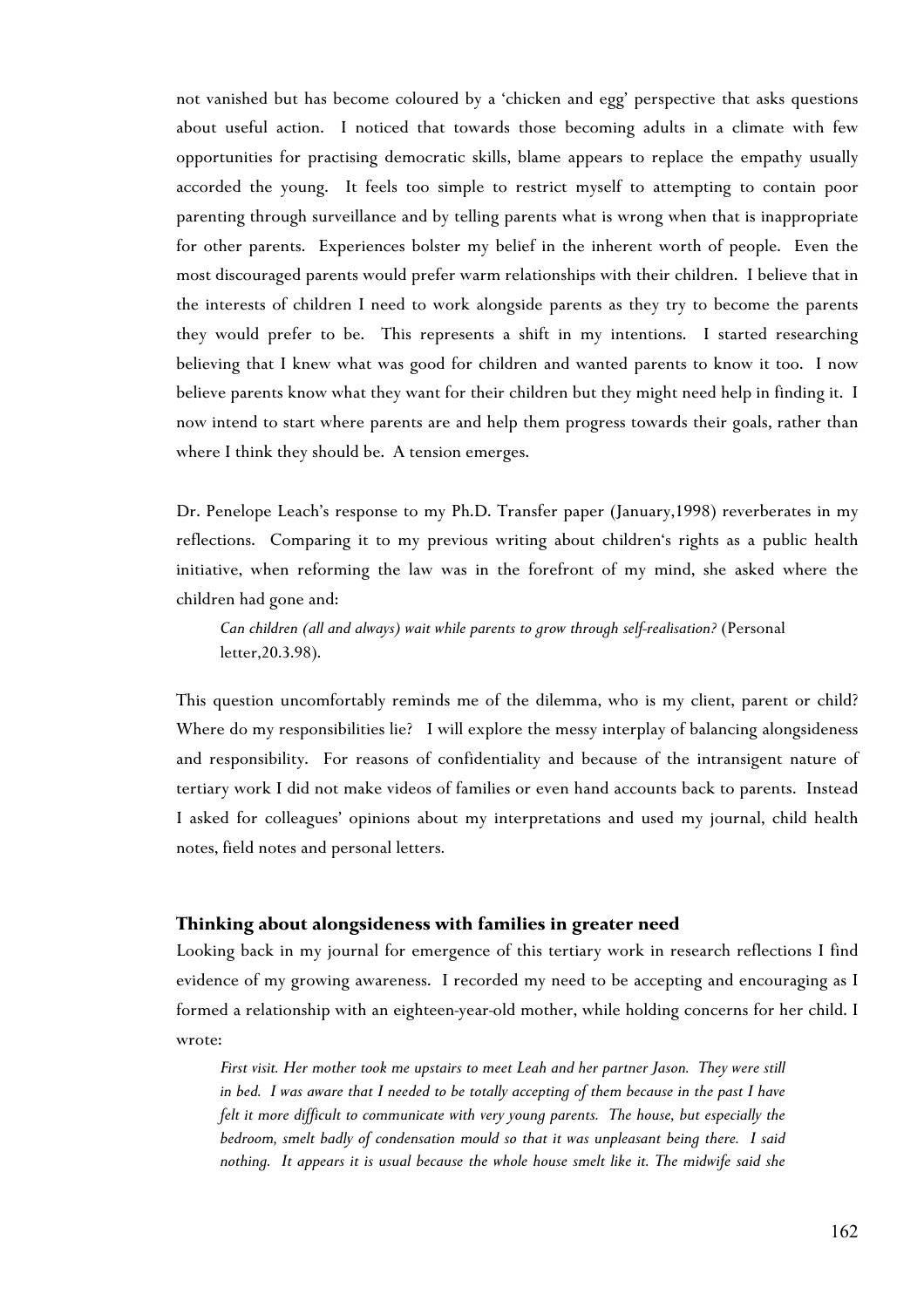*mentioned it. She is still visiting because of the baby's infected eyes - clamydia*[1](#page-3-0) *. Leah seems very dependent on her new partner. They were open about him not being the child's father.* (Journal,15.9.97).

*…*

*Fifth visit. I experience real warmth and acceptance from them. Jason was chatty and friendly. He rather dominates the conversation and Leah appears dependent on him. I felt brave enough to mention the condensation and need for ventilation because of Leah's asthma and* (baby) *Brad's cold.* (Journal,29.9.97)

In the child health notes I recorded Leah's lack of urgency about getting treatment for her Clamydia even when I told her it could lead to her infertility. She said she did not like using telephones or travelling on buses so I made alternative arrangements for their treatment. She came alive however, when she spoke about her success at singing karaoke in local pubs. This was what she really wanted to talk about. I wrote with unusual length in the child's notes about Jason's dominance and asked what his demeanour might mean for Leah's confidence and for Brad who was not his child (child health notes,15.9.97-29.9.97). I intended working at building Leah's confidence gradually, over time as she grew with her child. Brad was growing and appeared to be responding in usual ways.

The process was too slow to make enough difference for Leah or her children. It was not Jason who physically abused Brad and Leah's next baby, but a subsequent partner. He was a benign looking young man who moved in when Leah was rehoused to a new area. In court she chose this new partner over her children when their multiple injuries led to both children being removed by Social Services. Sadly, her ambivalence led to them being offered for adoption. Suspected or actual abuse is distressing to deal with but at least it is clear where health visiting obligations lie and the action that needs to be taken.

Talking with the health visitor in the new area I could see that within the parents' difficulties coping, injuries to the otherwise healthy looking children were signs that this couple were unable to understand or respond to the children's emotional needs separately from their own. We empathised with Leah's dilemma of needing companionship for herself and help with the children. Neither of these young people knew that this young man, so willing to care for the children, had his own legs broken in the first months of his life. We asked ourselves, 'how could they possibly put the children first when they seemed to have so many unmet needs themselves?' It was a relief that Leah gave up her fight for the children. We were not called to give evidence against her in court. In this case the job was too big for Leah and for us, her health visitors. Her children could not wait. Questions about what more I could have done are muted here in comparison with those where long-term neglect is the concern.

 $\overline{a}$ 

<span id="page-3-0"></span><sup>1</sup> Clamydia - A sexually transmitted disease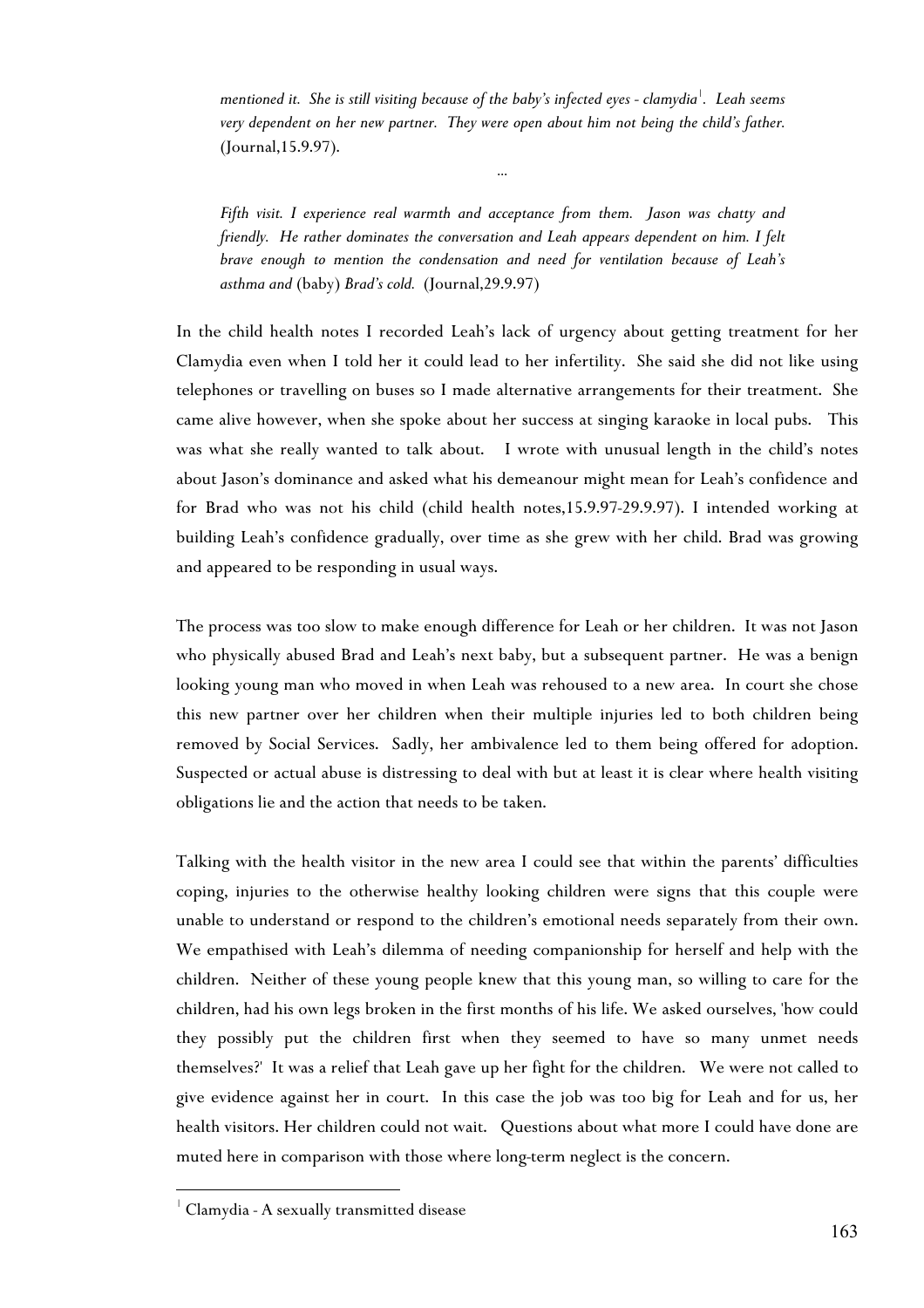#### **Balancing alongsideness when a parent neglects her children**

In the Women's Refuge I met Helen who was pregnant and had four-year-old Mel. Helen had tattoos, body piercing, partly shaved and brightly coloured hair and spoke of not caring about what people thought of her (journal,29.5.98). My impression grew that she really meant she needed to be accepted for who she was. I came to know her, Mel and the new baby Ollie over the following year. Midwives' reports about her lack of energy, her inappropriate priorities and inability to get organised appeared accurate. I joined them in finding the amount of time devoted to discussing tattoos and the sculpting of her hair frustrating. The care taken over her hair did not match her badly decayed, broken teeth and infected gums. I was aware of how easy it would be to focus on these things in a voyeuristic, negative way and to slip into a habit of regularly criticising her amongst ourselves. I felt that if I allowed myself to do that I would find it harder to like and be at ease with Helen and treat her with the respect and acceptance I believed was important. After a few months she agreed to have dental treatment so as to be less preoccupied with toothache, but even with the help of a family support worker, 'good enough' care of the children was hard to achieve.

I managed to get one-month-old Ollie admitted to hospital over Christmas because he had not regained his birth weight. He gained weight over four days in hospital then remained static again once he came home. I felt it was important to remain friendly and encouraging with Helen to boost her self-worth and effort, but I also felt ill-at-ease about never really saying clearly enough that Ollie was not getting enough food. I was balancing encouragement with what I saw as criticism of her, which could undermine her confidence further. Ollie had to wait. Two weeks later I wrote in my journal about a pivotal visit:

*Friday, I did a joint visit with the social worker and family support worker because we are all concerned how flaccid and lethargic he is and how little concerned Helen seems about his feeds. She says he takes five ounces when he obviously doesn't. He is very hard to feed. He is limp and pale and yet not ill, as Helen and Mel have been with flu. He had put on no weight in the last week. I was struck by the seriousness of the situation and allowed myself to speak my mind knowing the hurtful impact it would have. I said I was stunned by the difference between Ollie and another baby I had just come from who was a week younger. 'The other baby is alert, podgy, pink and taking lots of notice. Ollie is pale, lethargic and limp'. I said it was serious that he was not getting enough food to keep him alert or for his brain to develop healthily. Helen cried. The social worker suggested referral to their Family Centre, arranging it immediately.* (Journal,15.1.99)

Over the weekend Ollie put on weight and was pink and more alert when they arrived at the Family Centre on Monday morning. I wrote:

*Helen held him and appeared genuinely surprised and pleased when he looked into her eyes and mouthed a response to her. I felt she didn't do this very often. Thinking about this later, I realised my intention to be fully accepting and non-invasive of Helen - to be alongside - was*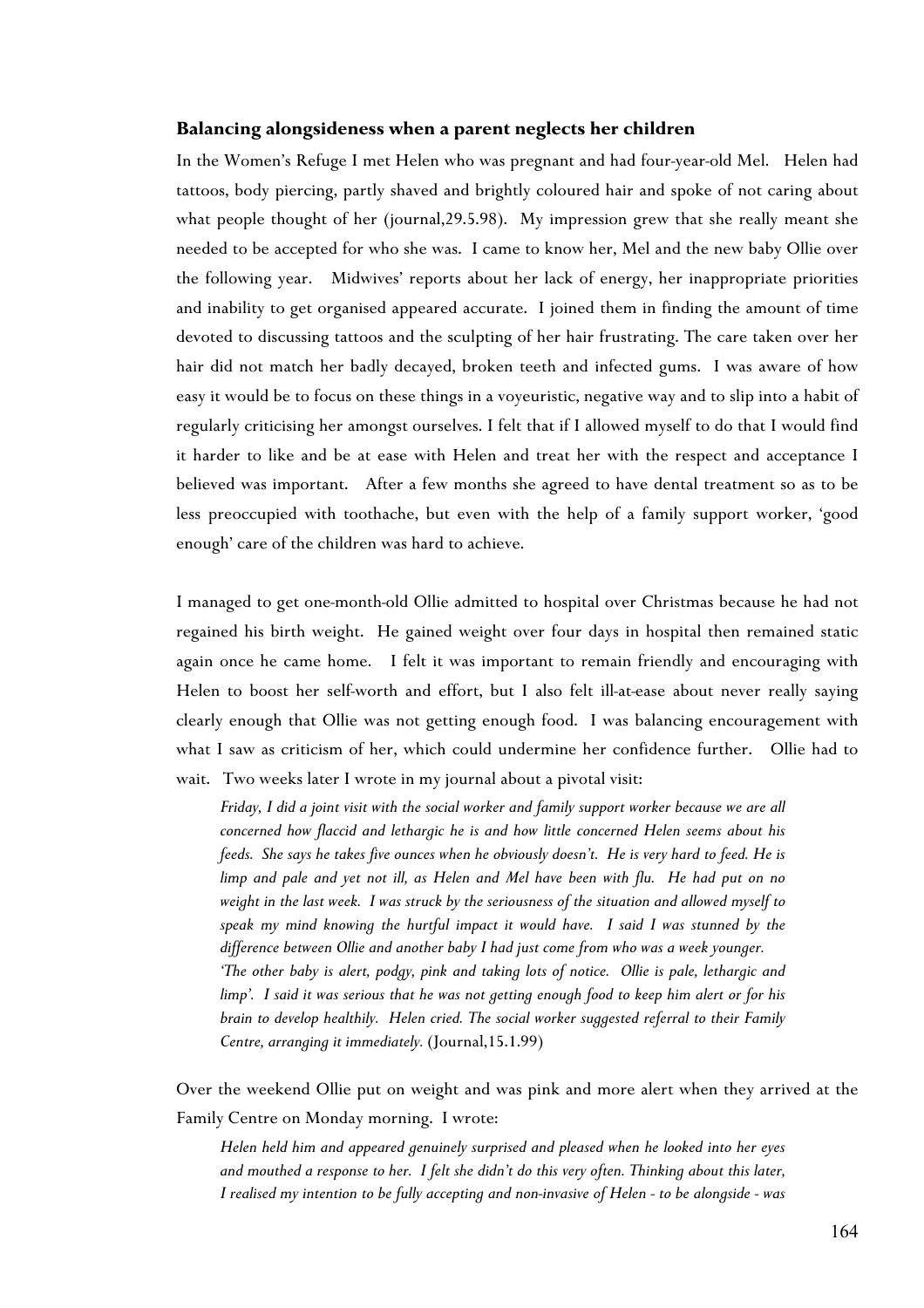*acceptable to Helen but did not define the limits clearly enough for the sake of Ollie. Although an alien method for me, by speaking my mind I was being clearer. I was being overtly judgmental and Helen heard me. It was necessary because the situation was dangerous for Ollie and Helen did not appear to empathise with him.* (Journal,18.1.99).

I went further as I wrote about variations of health visiting alongsideness having similarities to parenting:

*I see here a closer link for the health visiting role with parenting than is usually obvious. The parent needs boundaries of safety and behaviour to be spelt out clearly with consequences if necessary, for the sake of the child. It is a bit like being 'held/contained'.* (Journal,18.1.99)

Dilys Daws in speaking about sleep problems in babies describes the complexity of emotions in being a parent:

*We see how subtle is the process by which mothers and babies move from their early closeness to seeing themselves as two separate beings. Sleeping problems illustrate difficulties at every stage. Receptivity to the needs of a baby, sensitivity to their fears and spontaneous offering of comfort need to be tempered with a gradual setting of limits.* (Daws,1989:4, My **emphasis**)

Helen had trouble being receptive and responding to Ollie's needs. He seemed to give up calling for her day or night. I am fascinated with the similarities between Daws' description of a healthy parent-child relationship and my relationship with Helen. I was responsive to her need to be encouraged and 'held' through difficult times but seemed to have trouble setting limits for her and acting for Ollie. I am uncertain if this is a difficulty because I concentrate on encouragement and not giving up even when she is not coping or is it because staying friendly is easier than confronting her for Ollie's sake? Am I trying to *prevent* future ill-health or *protect* Ollie? The problem is, there is a child waiting who needs care *now* and relationships involved in taking protective action are different (Waters,1993)*.*

Helen found excuses not to attend the Family Centre so it was back to the family support worker and me to support their progress and monitor. Between us we visited regularly, encouraging Helen and building on the shock from my words and the social worker's actions. I wrote:

*Helen and T (neighbour) are open and friendly and engage in banter. Both particularly like to put me down in various ways by telling me I am incompetent at filling in weight charts or putting on nappies. I have always made a point of trying to reduce my powerful position and increase clients' status, worth and decision-making. In this case H and T have taken it up and use it so it makes me feel a bit irritated and I wonder if I should allow it. They seem to like my visits. I don't detect any sub-agenda beyond them needing to feel OK in comparison with a seemingly more powerful me. Helen and Ollie are both looking healthier. Ollie has*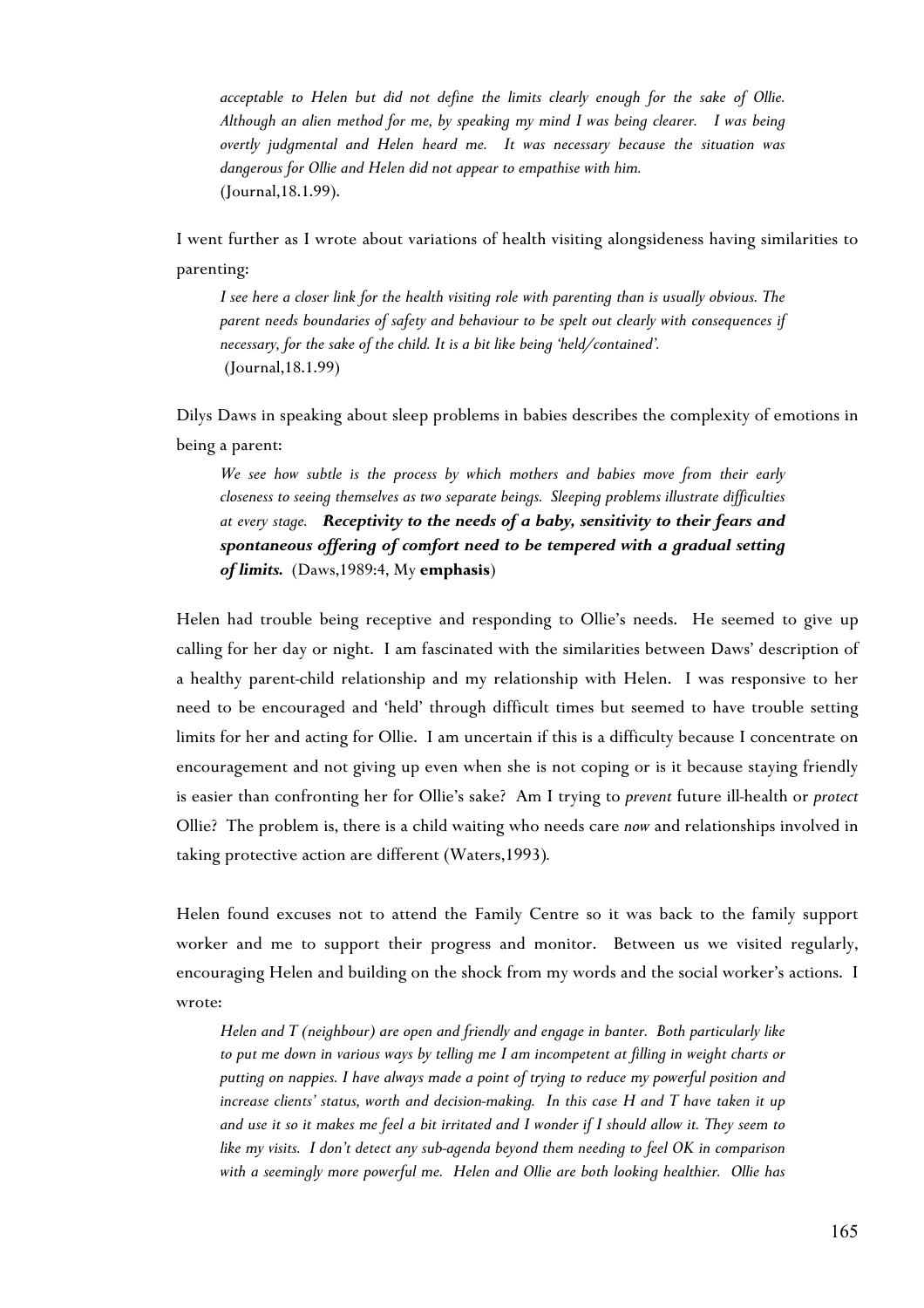*gained weight. Helen is optimistic and the flat cleaner and a bit better organised.* (Journal,10.2.99)

Asking Helen how she felt about what I had said in January, she replied, 'I *want* you to tell me if I'm doing something wrong'. She then asked what the word was that I had used about him. We talked about what 'lethargic' meant and how Ollie was now growing and more alert (field notes; Helen's story, BARG,13.5.99). I was moved on this occasion, as with other parents involved in child protection proceedings, by Helen's recognition that I was doing my job and it was the 'right' thing to do. Her question about lethargy showed she had been thinking about what had happened. For a time she became more responsive towards Ollie and he gained weight. I wondered if this was enough. I asked myself if the intensive support the family support worker and I gave maintained a poor situation for Ollie, which otherwise might have deteriorated to the point where removal by social services was a possibility. On the other hand to do nothing would condone neglect, abandoning Ollie to worse. Neglect would be on our part and progress towards a humane and caring society that strives for children would stand still.

Penelope Leach's question about whether children can wait brings this dilemma into focus. I now need to ask how I balance parents and children as clients and realise my responsibility for the well-being children in my actions. What are my responsibilities? B&NES child protection procedures (2001) outline procedures for implementing The Children Act (1989). In this document the UN Convention underpins the roles and responsibilities of agencies working with children, who suffer or are likely to suffer significant harm. No absolute criteria are given for judging 'impairment to the extent of constituting significant harm'. Impact on the child is considered from 'compilation of significant events both acute and long-standing, which interrupt, change or damage the child's physical and psychological development'. Contextual factors, such as the family's strengths and supports, and the degree, severity or duration of illtreatment or neglect, are taken into account (B&NES,2001:1.4).

Neglect is hard to take action on under the law in that the burden of proof about the harm it inflicts rests with professionals. We monitor while continuing to work where physical and emotional neglect of children is suspected, but difficult to prove sufficiently so decisive action can be taken. Through surveillance of the whole context of the child's world, assessment asks if it is 'good enough' and what further action could improve it? I find this difficult because thresholds of 'good enough' under law seem very high in the degree of neglect or abuse that is tolerated. Social Service resource limits mean systems have been developed for prioritising 'children in need'. There is a gulf between what is acceptable to statutory bodies and recent research into the importance of early parent-child interaction for long-term mental well-being of children. Current knowledge informs us that children need more responsive early relationships than is often achieved (Nash,1997; Rickford,2001). This informs my decision to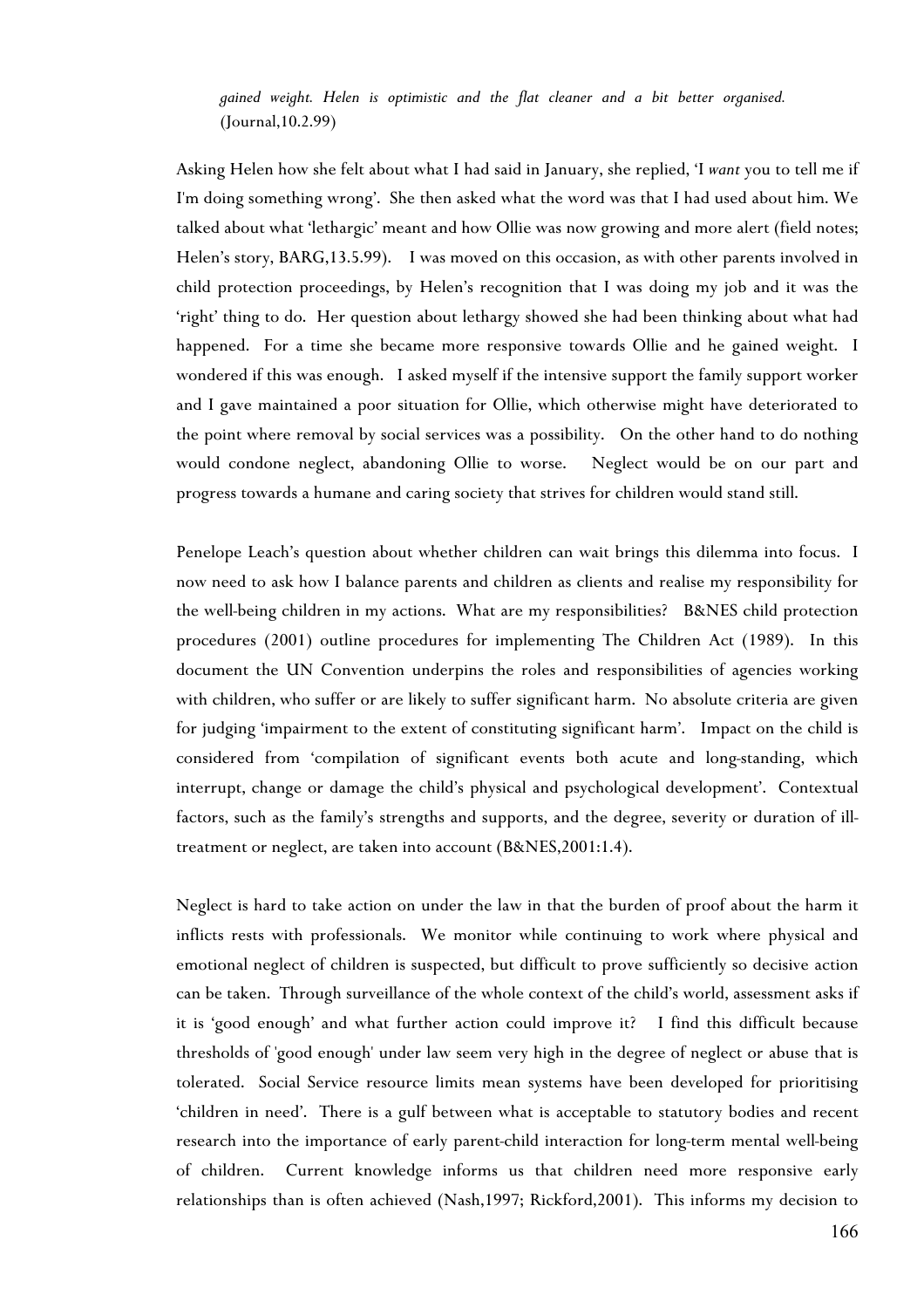work towards parents' self-growth in trying to secure better outcomes for children. I then become so absorbed by parental concerns that children risk being forgotten as I wonder where to stop encouraging parents and set limits for them instead.

#### **Alongsideness and the protection of children**

Alongsideness is such a way of being for me now that I decided to try an even more alongside approach while working with Julia who was terrified of having her second child removed by Social Services. My decision exposed further questions. I had known Julia for six years since I arrived at the practice when she was eighteen and had a three-month-old daughter. I was a central player in the removal of this first child because exposure to chaotic, dangerous and frightening experiences was identifiable as emotional abuse. An image remains with me of the tiny girl appearing to make herself even smaller in a corner of the sofa. She sat watchful and still while stories of fights and police coming in the night were told. I cannot recall seeing an eighteen-month-old child sit still for so long before (child health notes,28.11.95). Within days the child experienced a car chase in which she bounced about on the back seat alone, unrestrained. Voluntary care escalated to enforced adoption over eighteen months as Julia's apparent hopelessness rendered her incapable of co-operating with Social Services.

After a couple of years living in another area, Julia returned with Clive, aged one. He was robust, socially engaging and appeared less affected by his unpredictable, but less violent environment with Julia's changing cluster of youthful helpers. Julia obviously found his physical care easy but continued to lurch between a variety of crises. She had spent time in prison for car crime but after another offence got probation on a 'Wheels' project working with cars, while Clive went to a childminder (child health notes,30.9.98).

My visits always centred on managing the current crisis so preventive work seemed impossible. Julia said she did not agree with smacking because of her own experiences. I found it hard to comment on mild threats I heard her use because she was always preoccupied with more pressing problems. In 1999, a friend looked after Clive while Julia served another prison term for car crime. When they returned, they lived in yet another symbiotic set of relationships with transient young adults. Clive became increasingly difficult to manage. I could find no opening for thoughtful work because of more pressing crises until multiple complaints from neighbours about Clive being left with young carers led Social Services to instigate a 'risk assessment' (child health notes,5.4.00). I believed Clive was unlikely to be removed because he was not showing significant signs of distress by Social Services criteria. I therefore decided to try an additional strategy to my usual method of presenting weaknesses amongst strengths to the case conference. I believed my giving evidence altered our relationship sometimes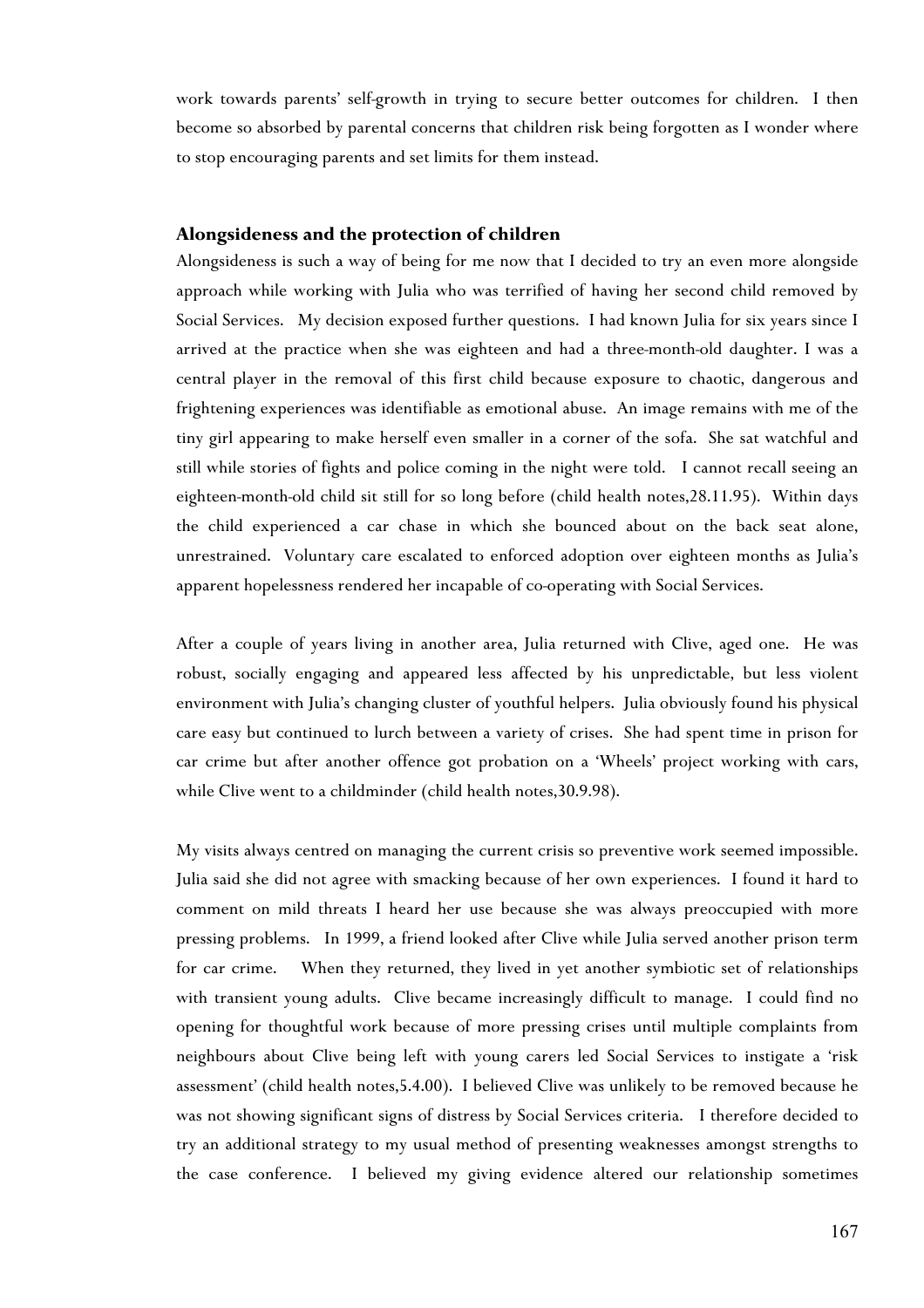increasing a parent's feelings of inadequacy and hopelessness as I became 'critic'. Julia and I had been through this before.

Julia was angry and defensive about the latest accusations saying how hard it was to lose a bad reputation. She refused to co-operate with Social Services because of the previous result. I sympathised and listed the positives, the hopeful signs of her growing maturity and Clive's resilience. I explained why people were concerned for his well-being. I said I would submit a report, which she could see, and undertake the health and development parts of the risk assessment assigned to me (child health notes,7.4.00). I wanted to keep communication open and remain alongside her as much as possible because when the risk assessment was over it was likely that our work would continue. This was an opportunity to offer more. I recognised Julia's need for control over her life and asked how I could help her keep out of the gaze of Social Services. As we talked Clive, who was nearly three, repeatedly slammed the kitchen door to get her attention. Julia threatened him with a warning, 'Stop that! I am counting! One! Two! Three!' He did it more. Distracting her, I pointed to how her threats had escalated since he was a baby and how soon they might not be enough. I reminded her how she always said she did not believe in smacking, but unless we did some thinking about this now, she might feel she had to carry out the threats and actually hit him (it was likely that she already did). There would be good reason for people to be concerned if she started hitting. Julia agreed violence could escalate but she did not know what else to do.

I asked how it would be if together we worked on managing the bits of his behaviour she found difficult. We could keep what we were going to do to ourselves and at the end of the 'risk assessment' she could decide if she wanted to report what we had been doing to the case conference. Julia looked pleased. I wondered if it was right my doing this and then decided it was more likely to work than anything else I could think of. Preventive work had never been possible before, but she was motivated now. I felt optimistic and recognised her conspiratorial glee to being in some control. About Clive at that visit I wrote:

*He was shy at first but became very enthusiastic about the measuring equipment, showing great stickability and thoughtfulness in playing with it. He responded with enthusiastic joy to the arrival of his small neighbour friend and set about finding his own clothes (nude) so he could go out. Clive's cheery, enthusiastic personality is infectious and he appears immediately likeable by all.* (Child health notes,7.4.00)

The case conference chairman respected our explanation and recorded my duties as 'monitoring health and development and offering support' (case conference notes,12.4.00). Julia gave up her evening bar work, limited the number of young people staying at her house and kept to her contract with Social Services to care for Clive herself. She began to join the unusually close network of young families amongst her immediate neighbours. Julia worked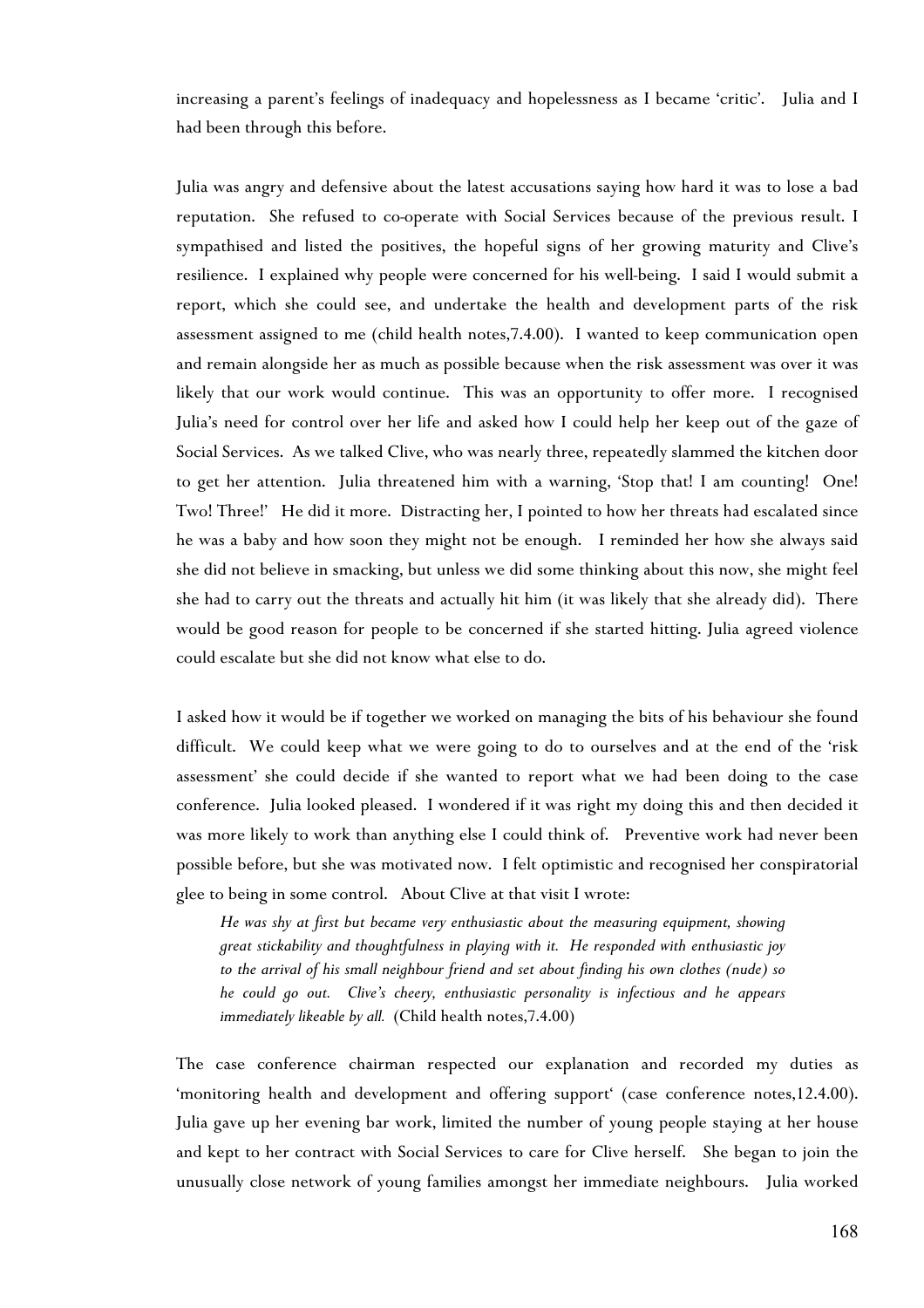hard at the Crucial Cs and thought about some of the painful areas of her life. Her mother had left when she was eleven and after a time she went into Social Services 'care'. A catalogue of tough experiences and fractured relationships had happened ever since. From thinking about her own experiences she began to consider how it might feel to be Clive (child health notes, 5.5.00). We planned to continue talking about managing specific problems the next week. When I arrived, Julia was sitting on a wall in front of the flats with other women. She had been showing them the Crucial Cs. About this I wrote:

*Neighbours thought the CCs leaflet was crap, making jokey remarks like, 'Give them a good hiding. That's what I say.' I reminded Julia that she liked the Crucial Cs last week. I suggested we do it with the whole street to get mutual support. Julia and a couple of neighbours agreed it's a good idea - they want tea and chocolate biscuits*. *Inside the flat - Julia said she was trying hard to be calmer but was frustrated because Clive had bitten the neighbour's boy and played up when the social worker came resulting in him being put in his room.* (Child health notes,12.5.00)

I could see progress might be less while there were powerful influences amongst neighbours. She was learning to get on with them too. Julia was enthusiastic about joint sessions but suggested the flats were too small for group-work. She suggested the Junior School canteen and I went to arrange it, leaving her to talk with her neighbours. Arrangements took weeks because GP Bob Gibbs died unexpectedly in May derailing my efficiency and significantly affecting Julia. She relied heavily on his unstinting benevolence. When I finally took the invitations for her to distribute she said, 'Where's my name? I thought I was going to be leader with you'. I took it away, added her name, printed more copies and sent them back for distribution (visits diary,23.6.00).

When the day came, the school nurse assistant and I set up the crèche and tea and chocolate biscuits. Nobody came. On the telephone Julia said, 'Oh sorry, I'm just coming'*.* She never arrived (visits diary,30.6.00). The invitations had not been distributed. I realised I had expected too much of her. I had given her more responsibility than she could cope with if I considered her previous poor ability at keeping appointments. It took weeks for me to acknowledge that I felt hurt. My normal resilience was wobbled by Bob's death. I acted as if nothing had happened. The case conference decided she had made progress and her son was not in significant danger (case conference notes,21.7.00). The firm hold of the Social Services 'risk assessment' had forced Julia into thinking about Clive and making some changes. It also gave me an opportunity to begin preventive work.

After discussing the parenting group experience with colleagues I realised I had not been genuine with Julia in that I had contained my feelings because I did not want to increase her distress. I was also floundering under what felt like siege conditions in a grieving community. I felt resentment that I always 'came up trumps' and coped with Julia's numerous emergencies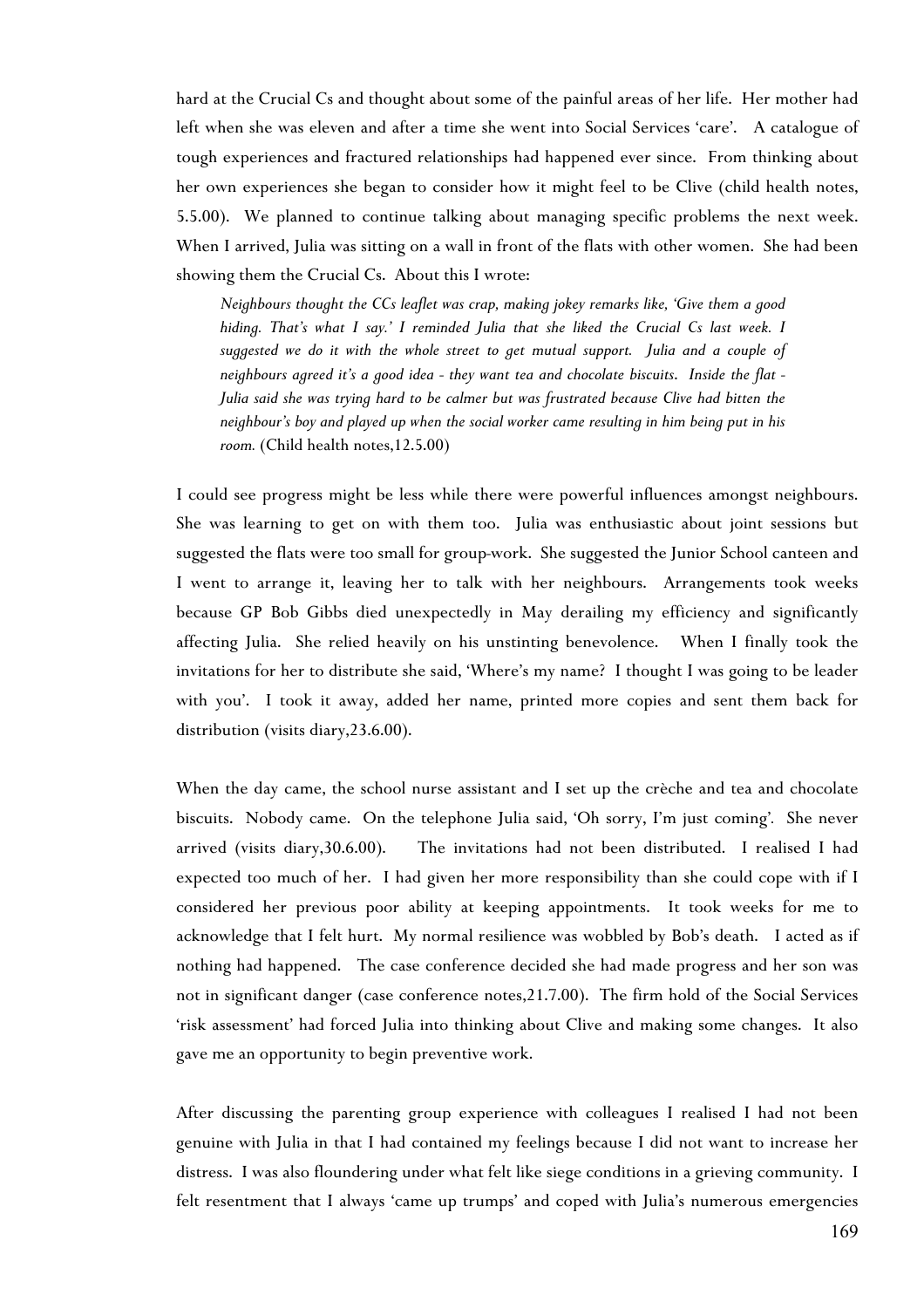because not to would mean a worse result. This time *I* was struggling too, but I continued trying to cope (Chapter Two:45). Health visitor colleagues suggested it was not helpful for Julia because by continually shielding her from my feelings I denied her the opportunity to understand the effect of her actions. It was not that she was ungrateful, but my always coping *for* her might prevent her from realising the consequences of her inaction or actions on other people. She might benefit from a more genuine relationship in which my feelings were also important. In fact it would be respectful of her as a capable person if I was honest and expected her to take responsibility for herself.

I am reminded of Belenky's description of 'silence' and 'received knowledge' as recognisably describing Leah, Helen and Julia. I recognise that experiences of mutuality and reciprocity are most likely to enable their growth (Belenky et al,1986:35). I recall the need for receptivity and sensitivity, matched by limit-setting and wonder about the dual implications for myself and in different ways, for Julia (Daws,1989:4). Similarly, Rogers describes 'congruence':

It has been found that personal change is facilitated when the psychotherapist is what he is, *when in the relationship with his client he is genuine and without "front" or facade, openly being the feelings and attitudes which at the moment are flowing* in *him...By this we mean that the feelings the therapist is experiencing are available to him, available to his awareness, and he is able to live these feelings, be them, and able to communicate them if appropriate.* (Rogers,1961:61)

Grief altered my ability to cope with other people's problems encouraging my review of personal boundaries, and a need to be genuine for Julia's sake as well as my own. Moira Laidlaw's comments on this chapter were helpful. She asked if more than limit-setting it was my *responsive responsibility* to be clear. I have an obligation to act in response to needs I recognise. I wonder if my taking responsibility for my relationships and actions is as educational for parents as it is for me. Difficulties that parents experience in taking responsibility for their behaviour stimulate questions, as if mirrored back to me. This is sequel to learning that occurs when parents empathise because they recognise their own feelings reflect the children's (Chapter Six:152). For me empathy is easy compared with responsible action that risks conflict.

As health visitor I am like an authoritative parent, if I remain genuine in voicing my beliefs and concerns, being respectfully friendly but firm, while risking and containing parents' anger and hurt as they reflect. We are all in processes of becoming responsible for ourselves. I act to meet my professional obligations not only to protect children, but also to influence societal expectations towards equity of rights for children. Interpreting this for myself, I now might say I more fully live my educational responsibility to parents and children when I respond to my own as well as to their emotional needs. This is part of the *responsively responsible* action I need to take if I am to act for a humane, democratic and caring society. Alongsideness as 'value'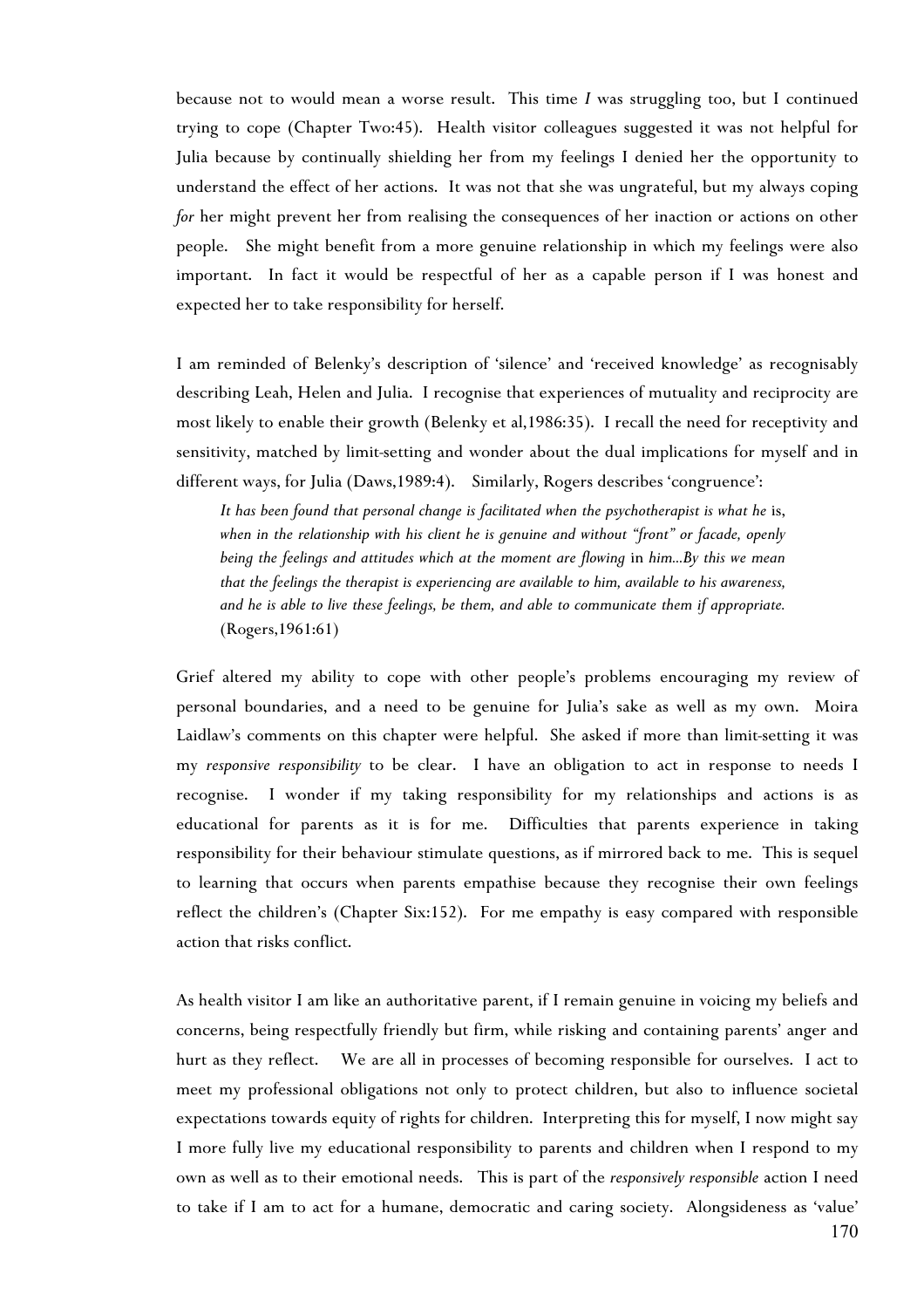creates further opportunities for mutual learning. I think *responsive responsibility* might be my most important insight for understanding recurring contradictions I find in myself (Prologue:9).

Another colleague asked if a degree of professional distance and objectivity is needed if practitioners are to keep themselves safe (conversation about this chapter,13.7.01). I began to see the impact of personal perspectives on individual practice style. This led me to wonder about the relevance alongsideness and mutuality as I describe it, has for practitioners who struggle with painful personal histories. Other readers of this chapter asked if I needed supervision for this work, or even psychotherapy to help me understand the dilemmas I identify? I agree that more robust supervision than health visitors receive at present is needed if the degree of involvement I am suggesting as necessary is to be offered. I had written about the 'lived emotional experience of health visiting' in a letter to planners of the proposed Primary Care Trust, who intended cutting health visiting support (letter to PCT,16.11.00). I am drawn again to seeing the importance of practitioners generating theories of practice as we reflect on what each of us is doing (Ghaye&Ghaye,1998:42-44).

When Julia telephoned with her next crisis (she needed another pregnancy termination) I listened as usual. I told her I cared about her and would help, but was fed-up that we still appeared to be lurching from one crisis to another. I told her I wished we could work in a more preventive way *before* things went wrong. I said I tried to be reliable and help where I could, but felt let down when she didn't manage to keep our appointments. She apologised saying, 'You are important to me'. I know this is true. She heard me and seems to try harder to keep appointments. At last she has agreed to regular contraception and speaks about 'thinking ahead'. In August she asked if I could write a character reference for the Magistrate's Court as she had been caught driving without a licence again and this time was likely to go to prison for a year. I said I could not do that but I could say that another custodial sentence was not in Clive's best interests because she is working on her relationship with him (letter to magistrates,16.8.00). To my amazement she got probation!

Clive becomes harder to manage as he gets older and although the Crucial Cs provide a language for our discussions, progress is slow with Julia. She is frequently despondent when she cannot act to prevent situations deteriorating. Even though she is still unable to give his needs priority she begins to show insight into how he might feel. She said:

*You know the other day I'd had enough. I said to him, 'If you keep on like that I'll send you to your father'. He got hysterical, 'No, not father'. He was so scared. He's never met his father. He doesn't even know who he is. It was just because I said it. He thought it must be a bad thing.* (Child health notes,26.1.01)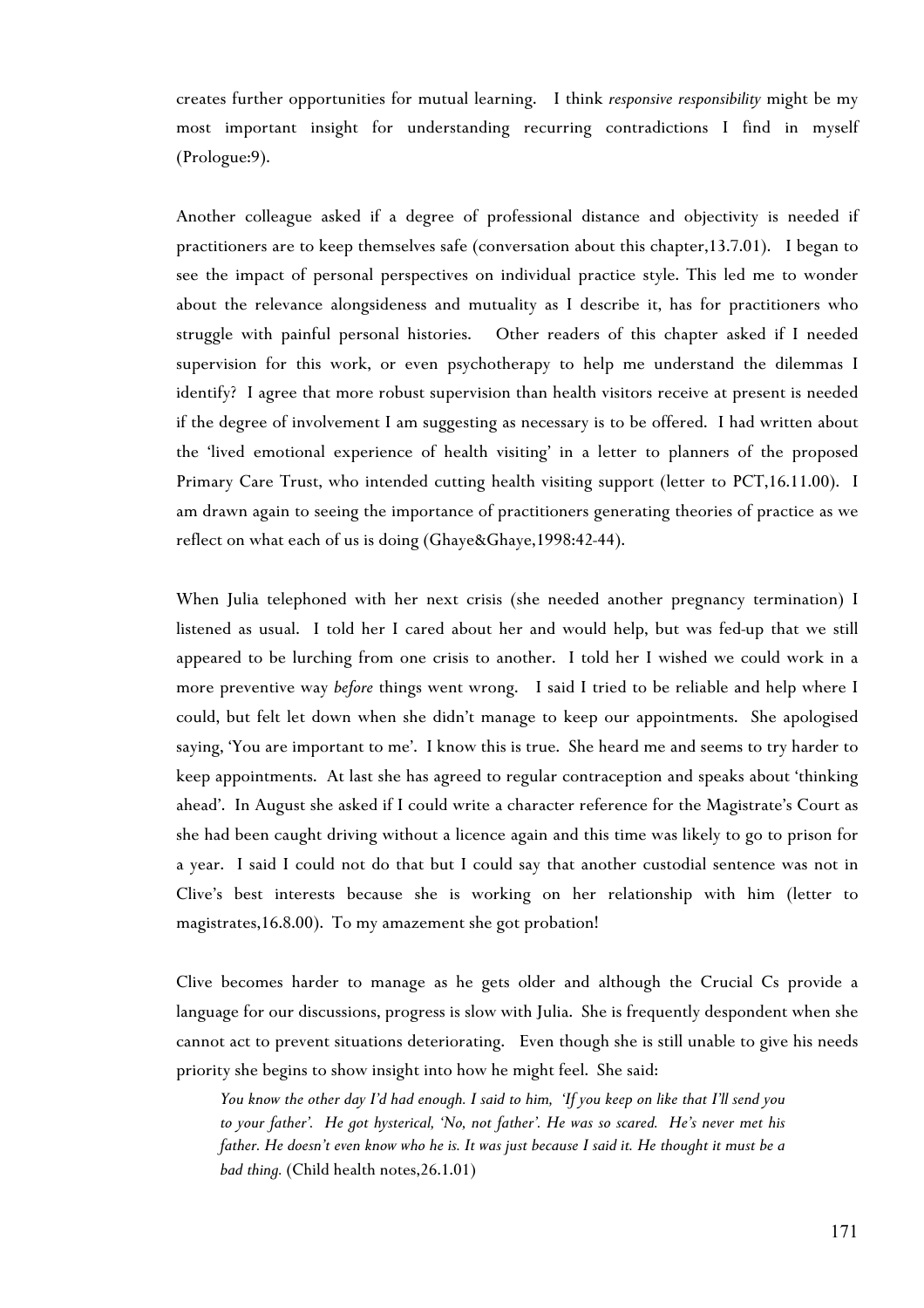She may be moving towards seeking counselling. When I asked, she said: *Julia: When I went to 'Off the Record*['2](#page-12-0) *I lied to them Robyn. I lied. I didn't want them to know what I am really like. Robyn: I think you are on the move now Julia. You are a woman on the move. Julia: It's my birthday next week. I am twenty-four what have I done. I haven't had a life. Robyn: You have had a life! You have the most happen to you of anyone of twenty-four I know. Its just that you keep it behind a great big curtain because it is too painful to look at it.* (Child health notes, 26.1.01)

I waited as she gazed into the middle distance and thought. *'Yes'*.

In his first year of school Clive had difficulty following instructions and appeared vulnerable in a group. Teachers found his aggressive outbursts and determined attempts to leave the school hard to manage. Exclusion was considered. With the help of the early years worker (Chapter Four:100-103), with teachers, Julia and I shared what we were all trying to do. Clive gradually settled and began to make friends.

#### **Ethical considerations in responsive responsibility**

Discussing this chapter with Stephanie Bailey, Child Protection Adviser, who knows of most of these families, I began to consider fresh points of view (conversation, Stephanie,13.7.01). Stephanie asked if my stance of being alongside Julia in this case put me on the other side from Social Services, perpetuating Julia's impression of them as unhelpful and punitive? She also asked if in my stance I was colluding with Julia? I was interested in these perspectives having not considered them before. I can see how my stance might make some social workers seem like 'bad guys' in a task, which is already difficult for them, assuring me the easier 'good guy' role. This relates to the issue arising throughout this chapter about who my client is and how to be clear about limits to parent's behaviour towards children. Collusion refers to the possibility of my condoning parental abuse or neglect of children. I see my actions as 'responsible' if my intentions are to use my expertise to improve well-being of children.

My previous experience of Julia is that she became defensive, more hopeless and refused to cooperate in a similar situation, and then lost her child, the right decision for the circumstances. She was fearful of escalation like this happening again. Seeing Clive's situation as different, I believed he was likely to remain with her. Our working relationship therefore would continue. I wanted to find a way of helping her create a warmer climate for him by building her confidence in herself while the firm hold of the risk assessment stimulated her motivation. I believed she could do it. I can see I have ethical questions to answer because I have appeared

 $\overline{a}$ 

<span id="page-12-0"></span> $2$  'Off the Record' - A free counselling service for people under twenty-five.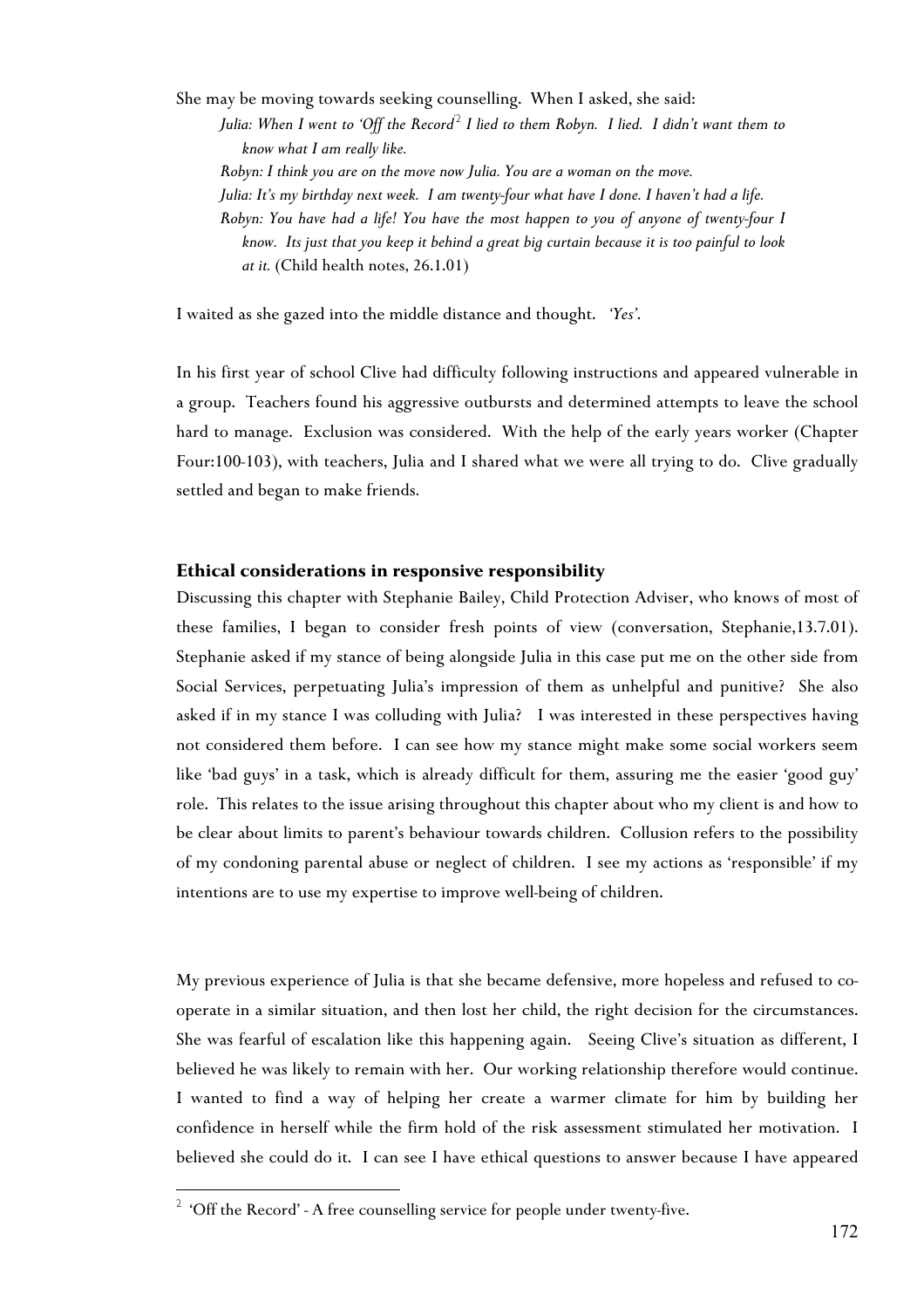not to stand firmly side-by-side Social Services by undertaking undeclared work with Julia, within child protection procedures (B&NES,2001). I also see that I was clear with Julia that things needed to improve and that I could help her. My decision was to look for a strategy likely to have the best outcome for Clive and Julia. By helping her retain some control over decision-making, and by showing trust in her ability to make changes, I believe I opened new doors for her. She was energised by her task, became reflective and made real effort (child health notes,5.5.00).

Stephanie helped me think about the dilemmas arising in this chapter. Working with parents, I am responsive both to their needs and to those most likely to enhance well-being of children. Alongsideness could risk my collusion with parent's needs over those of children, or the procedures of other professionals. Responsiveness to children is paramount and requires my assessment of need and action on their behalf. This is my responsibility through professional remit and the expectations of society. Pivotal for balancing my decision-making is my professional expertise and my personal thresholds of morality, observable in practice as embodied values. For me, these values are under an umbrella of alongsideness, which is held up by respect, self-determination, responsive responsibility and equity of rights for children. Values provide a safety net by keeping my actions under constant tension. I show my attempt to balance protection *now* with prevention for the *future* in the following illustration.



# **Balancing responsive responsibility**

Adapted from diagram suggested by Stephanie Bailey in response to this chapter

# **The significance of my own personal history**

Insight into the significance of my own history in decisions I now make was stimulated by visitors to BARG. Mitchell and Webber (1999) introduced their enquiry into image and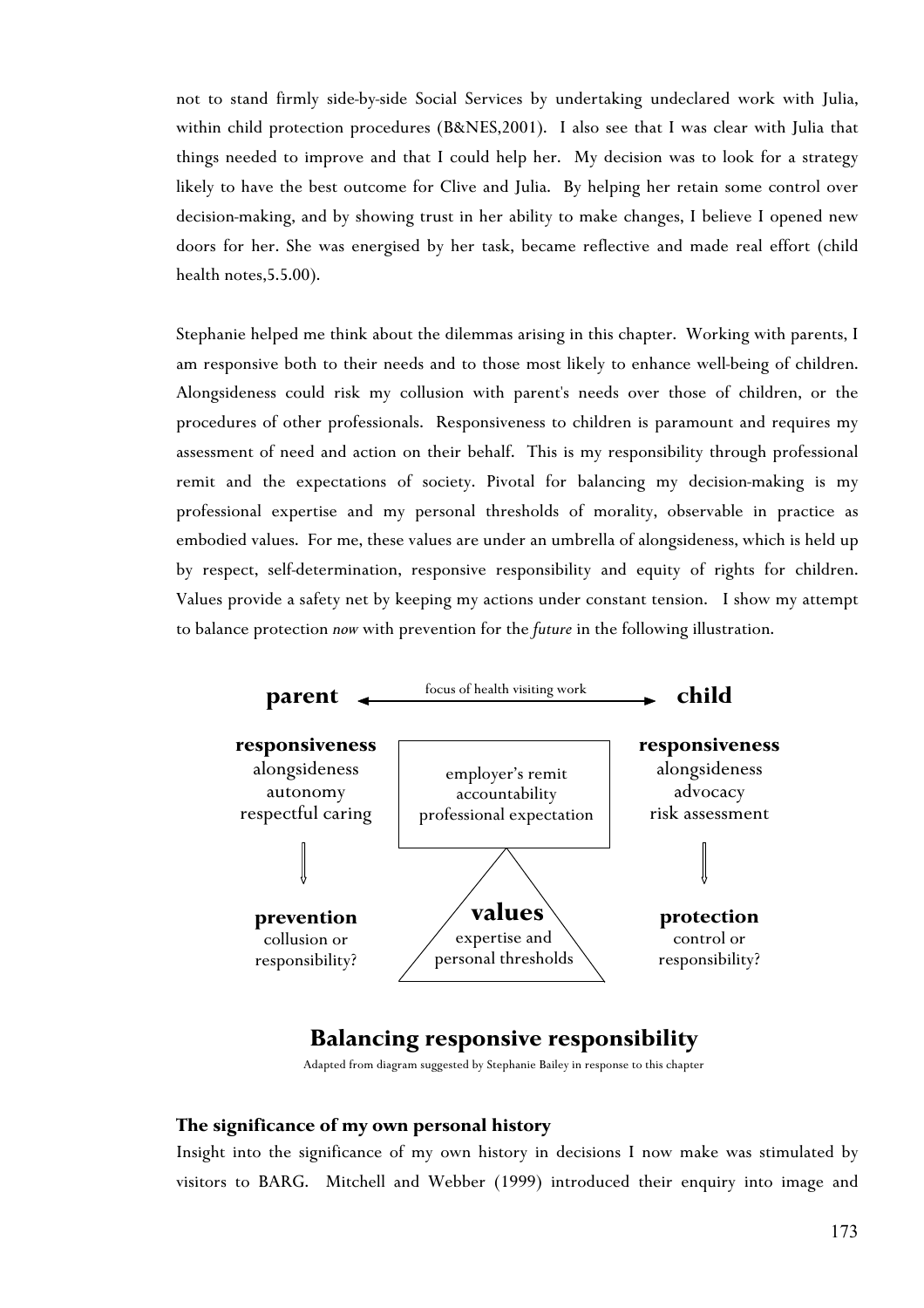identity through artistic forms of representation (journal,21.5.01). They spoke about interpreting underlying meanings held in nostalgia created by old photographs. I wondered about an incident at work and its relationship to an old school photograph. I remembered the 1950s class photo taken in rural New Zealand (below). I was eight and had bare feet. This was significant because I hardly ever wore shoes to school. It was so normal for me to have bare feet here that I remember once being sent home to get my shoes because it was winter and icy.



#### **School photo, 1955**

The normality of my bare feet came into my thoughts because of a work incident a few years ago. A family under surveillance for neglect kept their immunisation appointment but the children had walked to us barefoot in the streets. Practice staff were concerned that this was a sign of neglect, but bare feet held little significance for me. Although the children were dirty, I saw them as robust, cheerful and showing usual milestones of development. I knew their mother to be warm and responsive towards them. I recalled visiting a homeless hostel where I was astonished by the social skills of the three-year-old as he helped another child climb over upturned chairs. He held her hand and gave verbal encouragement.

practitioners played as we collected and presented evidence about families. Had I been too

There were also good reasons to be concerned for these children. I knew about times when their father was home and could be violent towards their mother under the influence of drugs. When the family were rehoused to another area incidents resulted in all four children being removed and eventually placed for adoption. I wonder what part the personal beliefs of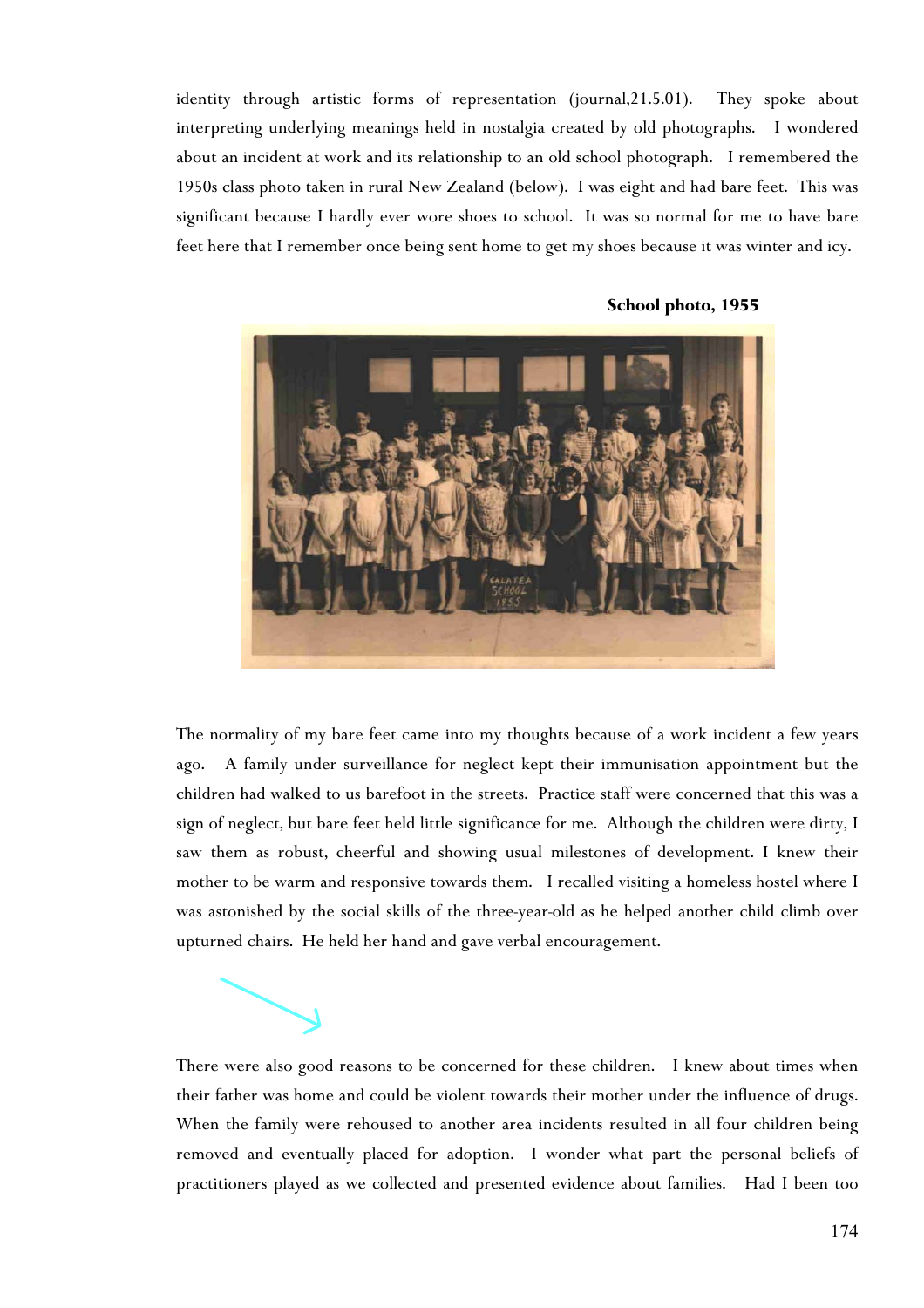understanding of this family's circumstances which, when viewed from another's perspective, might have been seen differently? It continues to worry me that I might have missed something or been too 'barefoot' and accepting.

BARG members thought my story implied it was poverty that led to my not wearing shoes as a child. They were surprised to hear my parents were salaried teachers. We wore no shoes because it was normal for children to be barefoot in that place. The photo shows most of the children in my class with bare feet and none looks poor. My mother tells me bare feet arose from the particular circumstances of the place and time. In the next school we moved to my peers were mostly Maori for whom poverty *was* a reality. Here we *all* wore shoes because it was normal to do so, at least at school. I have no photo of this because, my mother tells me, parents could not afford to buy them, so they were not taken. Thinking about bare feet links with my exploration of the significance of personal history on the values and agendas of practitioners (Pound,2000). In this paper I looked in some detail at my early recollections, adult experiences and critical incidents in conjunction with literature and themes from other phases of the research. I used early recollections from childhood (Powers, Griffith,1987) to locate personal symbolism and meanings that I continue to rehearse and express as my attitudes towards experiences in my life. From the context of my New Zealand childhood, and later experiences I explored the background in which my values developed, I particularly became aware of my attitudes towards hierarchy and religion. I concluded:

*So my rosy picture here of liberal humanitarian ideals firmly rooted in a national ideology are not the whole story ... However, I still believe that the nuances of a national psyche in some way suffuses the souls of its initiates. I reaped advantages from growing up in the particular levelling circumstances of the time.* (Pound,2000)

In this paper, using the work of Griffiths (1998), I also looked at how I use playfulness and humour in my practice. Experiences in my life and my own personal characteristics seem to colour the way I understand experiences in my work as a practitioner. If bare feet give me a certain view of the world, what other variations do I bring to my interpretations of what I see and the decisions I make? (journal,21.5.01). This brings it home to me that alongsideness as I describe it is made-up of my own constellation of values and they are also developmental *as I examine them*. Other people's versions will inevitably be coloured by their particular interpretations of their worlds. It tells me how important practitioner action research must be for understanding, developing and embodying our own values within our contexts. My search for understanding continues in tertiary work where neglect or serious relationship disharmony persists. In the meantime, the wider usefulness of alongsideness shifted into a community development project where I hoped to enhance social networks.

### **Enhancing social networks through community approaches**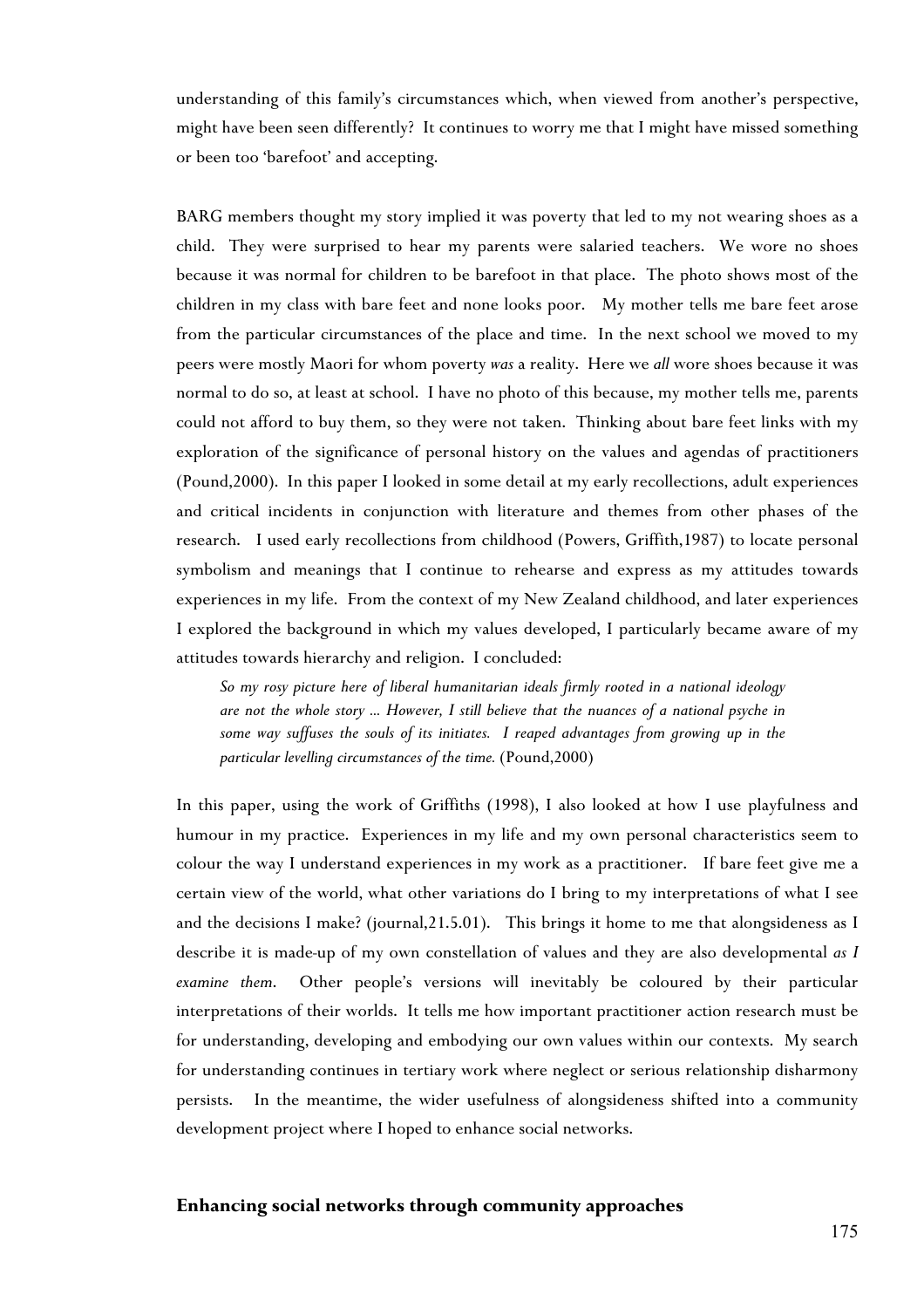A community development charity on the other side of town was interested in starting a parenting group in their local school for 'disadvantaged families' who were unlikely to join any other group. Four young women describing themselves as 'survivors of difficult childhoods and disempowering partnerships' wanted to give something back to the charity who had helped them (journal,19.10.98). Kathryn, the facilitator, invited me to meet them. I have changed her name to give the group privacy. They intended creating a support network that was independent from statutory services. Responding to their request for accessible information about parenting, I introduced Lew and Bettner's 'Crucial Cs' (1996). They liked it. Reluctantly, because I did not know what the commitment would be, I agreed to introduce the Crucial Cs when the group was up and running. My involvement as health visitor was acceptable because not working in the area I was not involved with the families, and they liked my approach. My hesitation about branching into something new faded as I realised the advantages of joining a group for disadvantaged families, which already had funding, a crèche and clientele organised.

When the membership of more than two dozen women and men had been meeting for several months I was invited to introduce myself. The group sat around a low table in the Infant School library with coffee and biscuits. The non-invasive, personal growth approach was immediately obvious from the warm welcome made to every member (journal,17.5.99). I had been given such a build-up that I was unprepared for the group's demand to show what I had to offer, immediately. Flipchart paper was stuck to a door and I built up the Crucial Cs framework in the way I always did. The process took an hour and I felt pleased that it had gone well with everyone joining in. Afterwards I wrote:

*Rick arrived late with another man. He is obviously used to dominating the group and kept up a running commentary of jokes and challenges. I felt able to keep up. In fact it was fun. From the exercise I felt the huge amount of discouragement and acceptance that things in their lives were just their lot, to be accepted. There was little recognition of anger or fight left in many of them towards the injustice and insensitivity they have experienced. It was my impression that I had to be totally accepting - 'alongsideness' describes well what I must do. If I was teachery or authoritarian I would lose credibility and they would close down as they have probably done with professionals who have tried to direct them in the past. I was pleased with the process. We had fun. At one point Kathryn pulled me back from only wanting to look on the bright side because she said it ignored or avoided understanding their pain. I was vaguely aware of not wanting to dwell on bad things but to look for the positive. Is this denial, avoidance? Or is it that bad things are not so bad that they can't be put to one side? I came away in awe of the mega job we had on here because of the amount of despair and hopelessness built up over the lifetimes of these men and women.* (Journal,17.5.99)

I recorded in my journal the following week that I hoped to build on what we had done the week before (journal, 24.5.99). I was told the parents usually dribbled in after dropping their children at various schools. On this second occasion most had arrived by the time I got there. It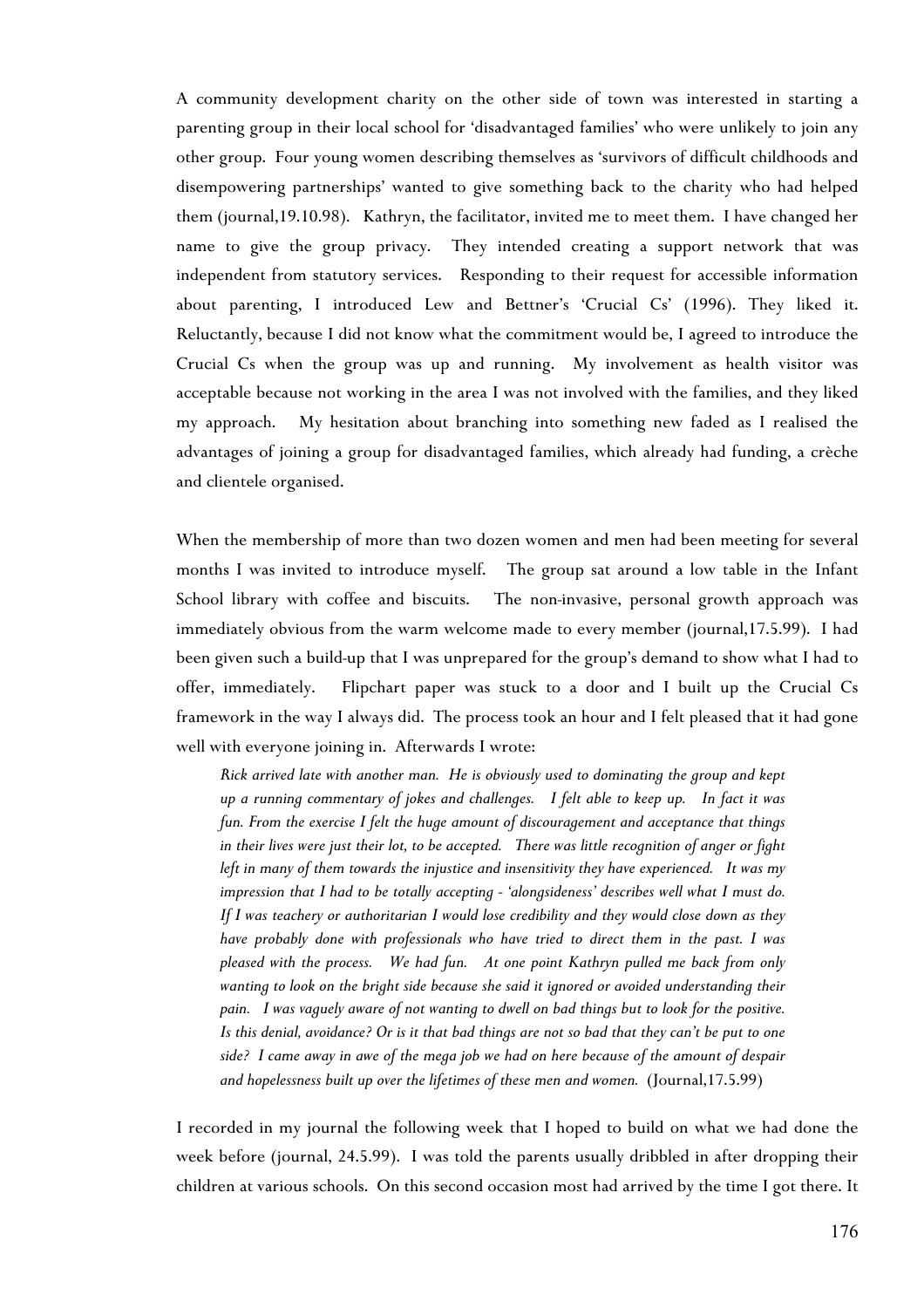was a slightly different collection of people but just as many. At the door a volunteer said, 'I hope you've got all your courage today, Rick's in full voice'. Others whispered warnings as I joined the circle. There was an air of anticipation and I felt some were anxious that I might get hurt. Rick said he had been thinking about it since last week and had decided not to come, but changed his mind and brought his wife. He said it was 'all crap' what we did last week and he felt I had been trying to make them look as if they didn't know anything. 'We're not thick', he said 'I can't see the point of it'. I listened but did not try defending myself. I said I could cope with his anger. I felt strong. Several women said that they had found talking about feelings helpful and wanted tips for handling children. Rick and his wife spoke freely about the abuse they had experienced as children. They barely seemed to question it. Rick expressed sadness that one of his sons had raised his arm to protect himself when he thought Rick was going to hit him. He told how the boy tried to jump from an upstairs window because he was so depressed. The group listened and made sympathetic noises. No one passed judgement or made suggestions.

A member who had not been there the previous week spoke of her embarrassment that her daughter continually pretended to be a lion. A quietly given sensitive suggestion from Rick was absorbed into other ideas from the group. Someone pointed to the sensitivity he had shown. Again we had spent the whole hour talking about feelings!

I summarised in my journal:

*This was a lively honest and open conversation. I felt confident again but realised the impressions I had last time about discouragement, and warnings in previous discussions with Kathryn, were proving true. These people do not want a top-down approach. They do not want to be patronised and told what to do by a middle-class professional who 'knows' and thinks* they *don't. During the session Kathryn again said it didn't help only looking for the positives because negatives were also real for people.* (Journal,24.5.99)

I believe this indicates a contradiction I do not yet fully understand between what I have heard called cognitive behavioural therapy and psychotherapeutic approaches to change. My current understanding about this is that behavioural therapy is more likely to challenge client thinking and offer some direction. Psychotherapy is more likely to support clients in finding their own answers through exploring their feelings. I have not explored these differences more fully but feel I was attempting to direct people's feelings more than is usual in this group.

Kathryn reported that Rick had come to her saying. 'Good eh!' at the end of the session (journal,28.5.99). In later conversations with Kathryn I began to understand the 'holding' role our presence played for Rick and others while they told their dark troubling stories. I wrote:

*A place where people can express themselves safely, where it is OK to speak and it will not get out of hand or shock. We as a group can cope and 'hold' members as they let out and explore dark secrets. On week two Rick recognised I was not shocked by him and he appreciated it. Kathryn suggested he felt 'held'. She said I offered some structure to the*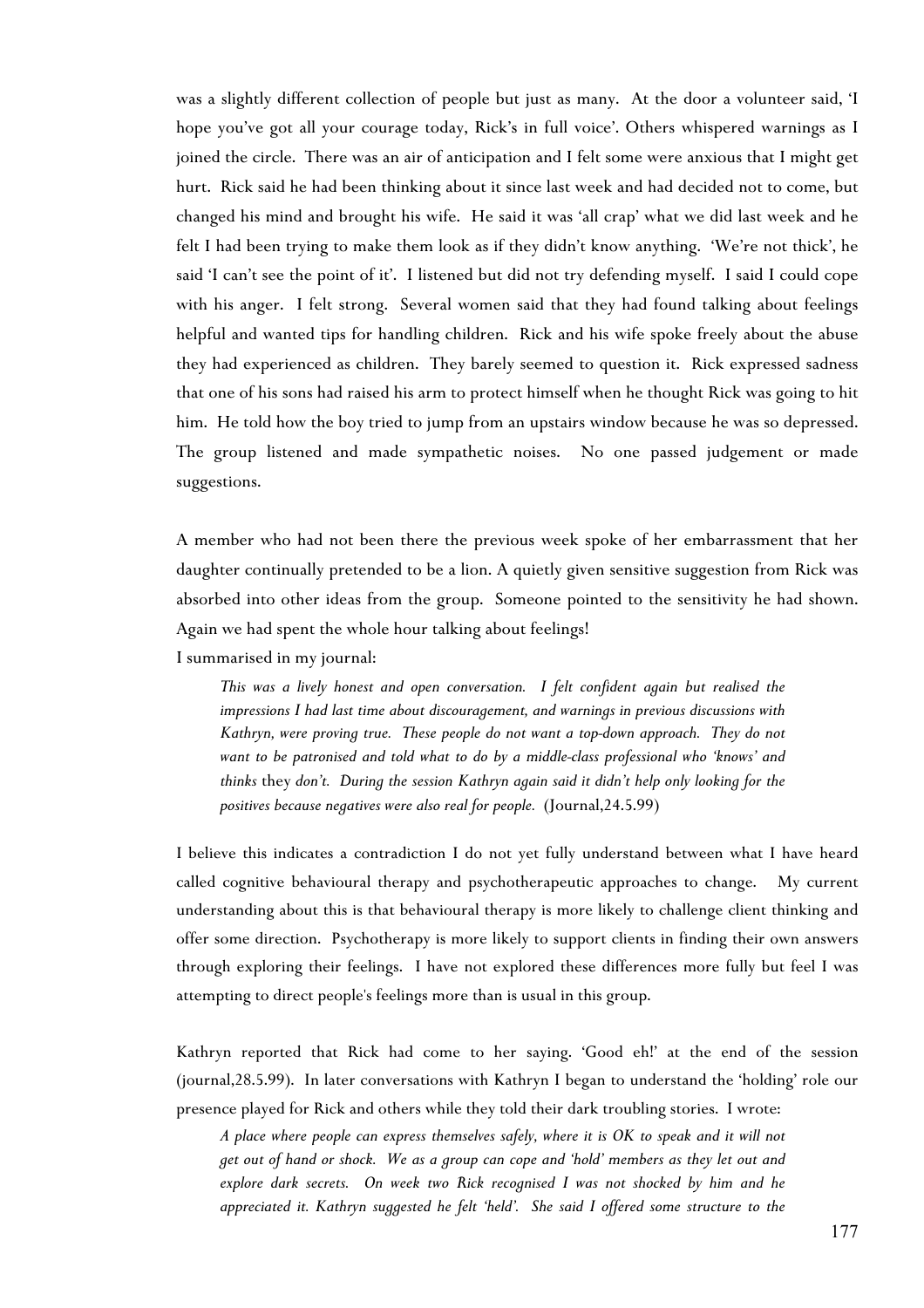*group when I arrived, in the form of a framework. One week when I was away they said 'entertain us' and were noisy and uncoordinated. This is interesting - on the one hand I am there with something to offer (I am not certain what they see it as being). On the other hand it is not always appropriate to deliver it to them because they are doing valuable work themselves within the 'containing' structure of this something.* (Journal,4.8.99)

Certain themes about relationships kept coming up. After a conversation with Kathryn I decided to try leading the discussion again. I remembered Rick's wish not to use pen and paper. I raised the idea of how it feels to 'belong' in a group of people. Most of the adults seemed to relate to pleasure from a feeling of 'belonging' with other people and the discomfort from feeling alienated. It was the next week when Rick, who had obviously been discussing it with his wife, commanded attention,

*Rick, 'Now listen right, I've been thinking. You know my son Shane, my favourite ...'* (Journal,18.10.99).

He went on to tell a painful story about his insensitivity towards his other sons. It was insensitivity that no one present could have missed. It felt shocking. The group sat silently and listened without showing any judgement of him. It seemed that Rick now felt safe enough within himself and in the group to begin to look out beyond himself. He could begin to see things from his children's points of view. We 'held' him while he explored.

*Rick, 'That wasn't right what I done.'* (Journal,18.10.99)

No one disagreed. This was one of the most magic moments of my research. Rick and his wife came every week. They seemed to be thinking and moving. His children's teacher reported Rick was becoming easier to communicate with and less defensive (journal,4.8.99). The family's health visitor recalled her surprise at seeing the couple sitting on a bench in calm conversation and on another occasion the family talking as they walked together to school. This was new, the usual picture had been parents bellowing threats as the children ran ahead (journal,13.3.00).

On one occasion, I was surprised to be hugged by Rick when I arrived. He gave no explanation. Kathryn later reported that he had been irritated by my always being late. She had suggested he find a different way of dealing with it from being rude. I had not been aware it was a problem believing the time I could arrive had been established (journal,20.9.99). I missed the importance of his hints and the problem was not solved. Now, I realise I should have been clearer about timing and the limitations to what I could offer. Social activities were arranged outside the sessions. I wish I could show you photographs of the Christmas party, but feel it would violate families' privacy. The following spring, family groups totalling sixty three people went to Butlins on holiday. I believe the range of activities continues to expand. I attended for a year and learned about the special needs of this group and the inappropriateness of some intentions of statutory services. The unexpected death of Bob Gibbs the GP brought my membership in the group to an abrupt end. I drew back to concentrate on new and unique needs within our small practice. Many of the skills I had been learning became useful here too as we coped with our own and the community's grief and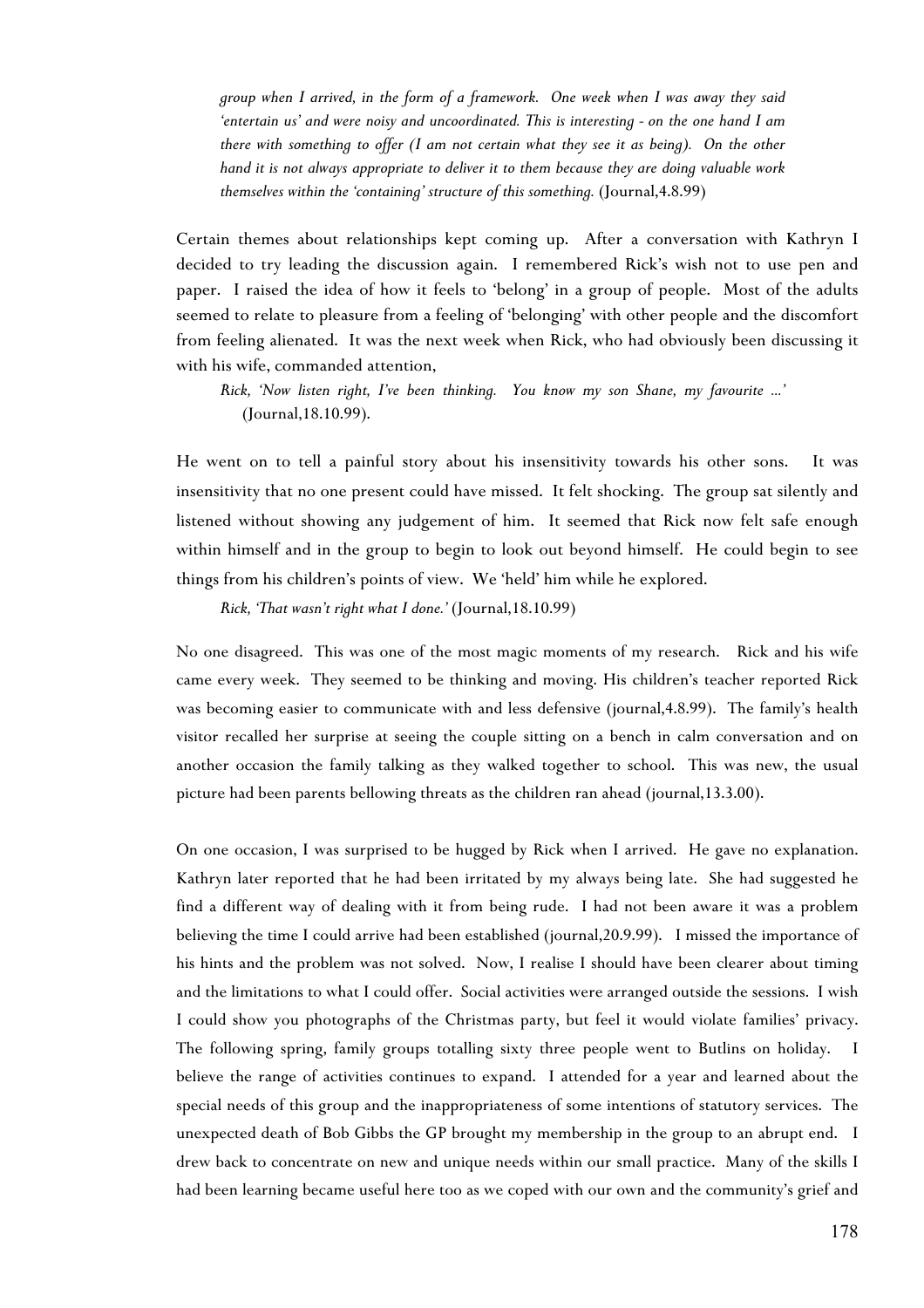began rebuilding the practice. Without our GP and practice manager (his wife) practice staff needed to pool resources to decide how to continue.

# **A Family Group and the Healthy Living Centre**

Recognising similar unmet needs in a housing estate in my own area I joined a Healthy Living Centre development project with my first purpose of seeking independent charitable support for a local family group of our own (visits diary,20.4.99). The estate is a pocket of deprivation as shown by Department of the Environment, Transport and the Region statistics that place the Enumeration District covering most of the estate in the bottom 6% nationally (New Opportunities Fund application,2001). The area also has the highest proportion of black and other ethnic minority residents in the city. The social isolation of discouraged families, sometimes under child protection surveillance, led to my recognition that they needed support that was independent of statutory health, education and social services to allow families space to grow.

Here I list insights from this research on which the family group is founded:

- I believe people (practitioners and users) thrive and can become open to the emotional needs of others when they experience their own needs being met. I see these as the need to feel a sense of belonging with others, a belief in one's own competence, sense of worth and courage to handle whatever turns up.
- Complex problems and difficulties coping do not mean people living with disadvantages need respect acceptance and self-determination less. In fact they need to experience them *more* so they begin to feel better about themselves and in turn offer the same for their children.
- Effective relationships in alongside health visiting as I see it, mirrors values to be found in positive parenting (Lew&Bettner,1996), 'collaborative' researching (Chapter Two) and community development (CPHVA,1999:26). Educational processes towards well-being appear more effective in mutually respectful relationships and in a spirit of co-learning. This ethos requires power bestowed by professional remit to be minimised.
- Families may need support to enhance their self-worth before they can begin formulating their own questions about family relationships. Parenting classes may not be appropriate if parents are so discouraged and depressed that they are in no position to ask questions about better parenting. It may be more appropriate to offer parenting classes separately, for those able to benefit.
- The remits of statutory services to promote health, protect children and educate may unintentionally undermine people's basic need for connection, for significance and self-determination in decision-making. A history of disadvantages,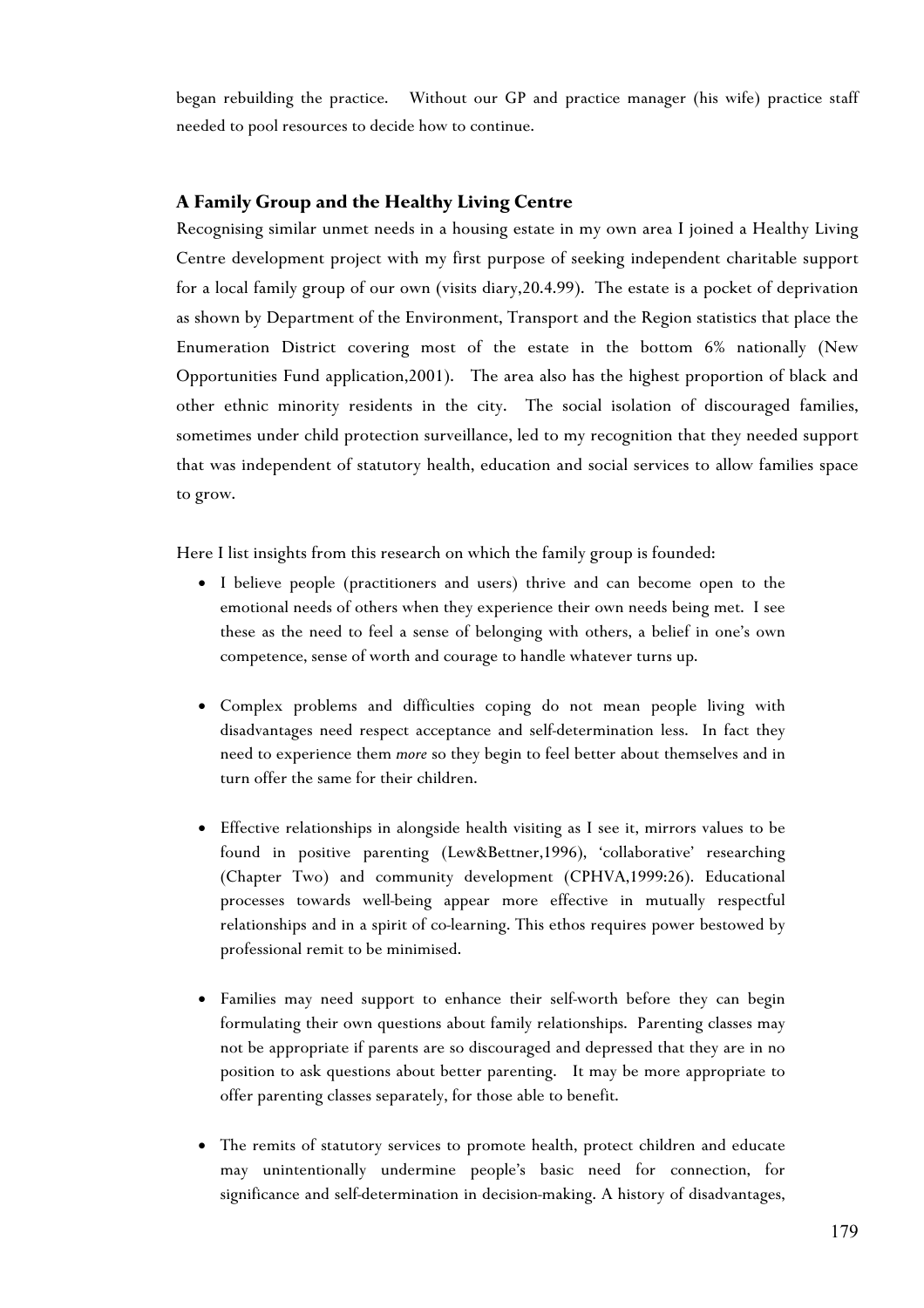including perceived isolation and inadequacy in family relationships, at school and as a parent under the gaze of health and social services, may compound feelings of incompetence, alienation and discouragement.

• For statutory services, contradictions may unwittingly arise between stated aims of respect and self-determination, through working in partnership and the practices of surveillance, child protection and professional decision-making. For this reason an independent charitable body, outside the statutory services, may be more able to offer the unconditional acceptance and community support these families need. Statutory services can work in parallel.

These insights are congruent with the motivations of the National Service Framework for Mental Health (DoH,1999b:13-23), Supporting Families (DoH,1998), Our Healthier Nation Green Paper (DoH,1999c).

Public consultation by the Healthy Living Centre (Roadshow and Public Consultation,2000- 2001) and Rapid Appraisal (Pound,1999; Murray,1999), asking the medical practice staff about local health needs, showed social isolation as a factor in mental distress. The HLC's bid for three-quarters of a million pounds of New Opportunities Fund money, to add to locally generated money, is intended to support community projects including the family group. This venture has now advanced to Stage Two in the application process. An established local charity for regeneration of a traffic-blighted area is the umbrella charity administering HLC funds.

In October 2000, a tiny Infant School in the estate (23 pupils) escaped closure on the strength of its intended community work (including the family group) in conjunction with the HLC. The school's urgency to act resulted in a local parent securing a small grant from the HLC for a six-week pilot in March 2001. A second parent, interested in joining the group, helped the HLC project worker and me advertise, interview and appoint a paid facilitator. Isabelle, the successful candidate has extensive experience of working with groups of people who find themselves socially excluded or with mental health problems. After the pilot project she wrote:

*It's great to see your philosophy on paper - very inspiring and I agree wholeheartedly.* (e-mail, Isabelle,27.4.01).

A volunteer experienced in working with people who are unemployed, have addictions or literacy problems supports the facilitator. Staff of the 'Community Bus' are commissioned to offer a high quality crèche and stimulating play for children. Parents have opportunities to learn how to play with children. A black community worker offers help understanding mental health issues for ethnic minority groups and the local training centre for psychotherapy and counselling offers affordable psychotherapy when needed. The group operates in the school for two hours once a week in term time. Further funding from the PCT, B&NES and charities has allowed it to continue until HLC funding is secured.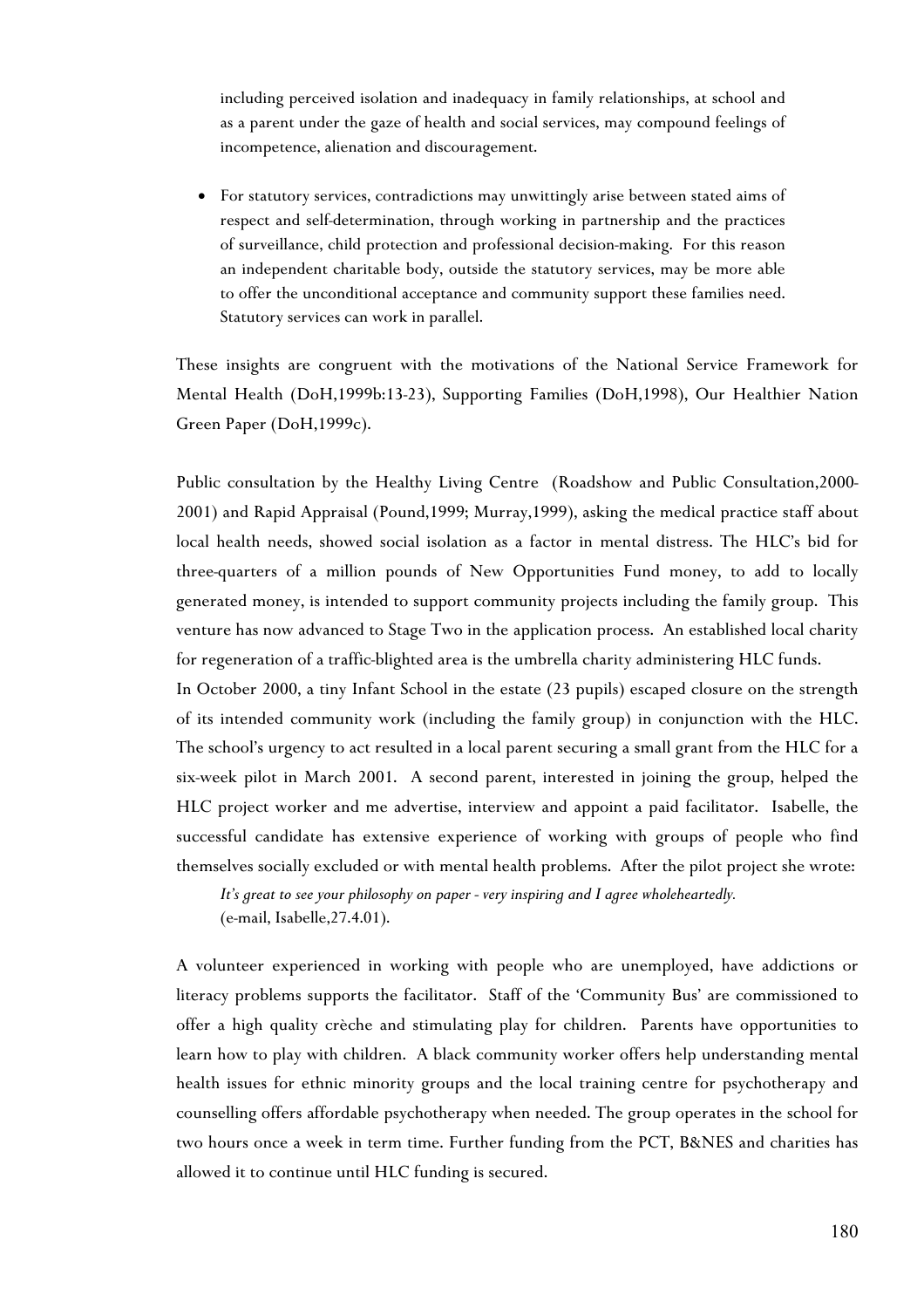From more than twenty appropriate referrals, seven mothers come, some regularly. We have not solved the problem of bridging the gap between identifying need and actually getting people to come the first time. Discouragement, depression and isolation experienced by our target group may make home visiting necessary to encourage attendance. The current families have very young children but it is envisaged that through the school and Social Services, parents of older children will be encouraged to attend. We hope that connections created in the group will gradually extend and be maintained in the estate.

The growth in confidence displayed by the two parents involved in planning and setting up the group shows the value of including 'users' as they feel able. Neither of the women had done anything like this before. They have both gone on to offer themselves to other HLC ventures. By reflecting on my own life as mother, in comparison with the lives of family group mothers, I recognised an advantage that makes my life easier. I have friendships with women with whom I have a great deal in common. We meet in an atmosphere of reciprocity and mutual regard. Caring about each other means sharing stories, offering comfort and encouragement through both troubling and good times. We all know there is someone there for us. Isolated parents may not have supportive relationships such as these with anyone. This describes my vision for the group.

As health visitor with a child protection agenda, my role belongs outside this family group. I offer support to the facilitators and work to maintain the group's high profile with other agencies. By increasing understanding of its purpose and philosophy I can encourage funding offers and appropriate referrals. Consultation with other agencies shows there is a great deal of interest in its development as a part of Bath's overall plans for tackling social exclusion by improving community support networks. The group is now free to develop in ways that seem appropriate to local need, with accountability to a small management committee.

I continue to be involved with the HLC and its other projects that include continuing public consultation, healthy social activities for families, the elderly, gay and other minorities, complementary therapies, a music carnival, credit union and a community garden. For motivation, I have in mind the gradual loss of a sense of community in which people look out for each other as described in Chapter Five (Leach,1994:12). I see my role with the HLC to be working towards realising a community-led approach to community development. This is not easy in an organisation run by statutory agencies and community members each with agendas of their own. I continually grapple with contradictions I see between what I understand to be our purpose and what is actually happening. The words of Aboriginal educator Lilla Watson are useful as reminder of what I think the HLC should be trying to do: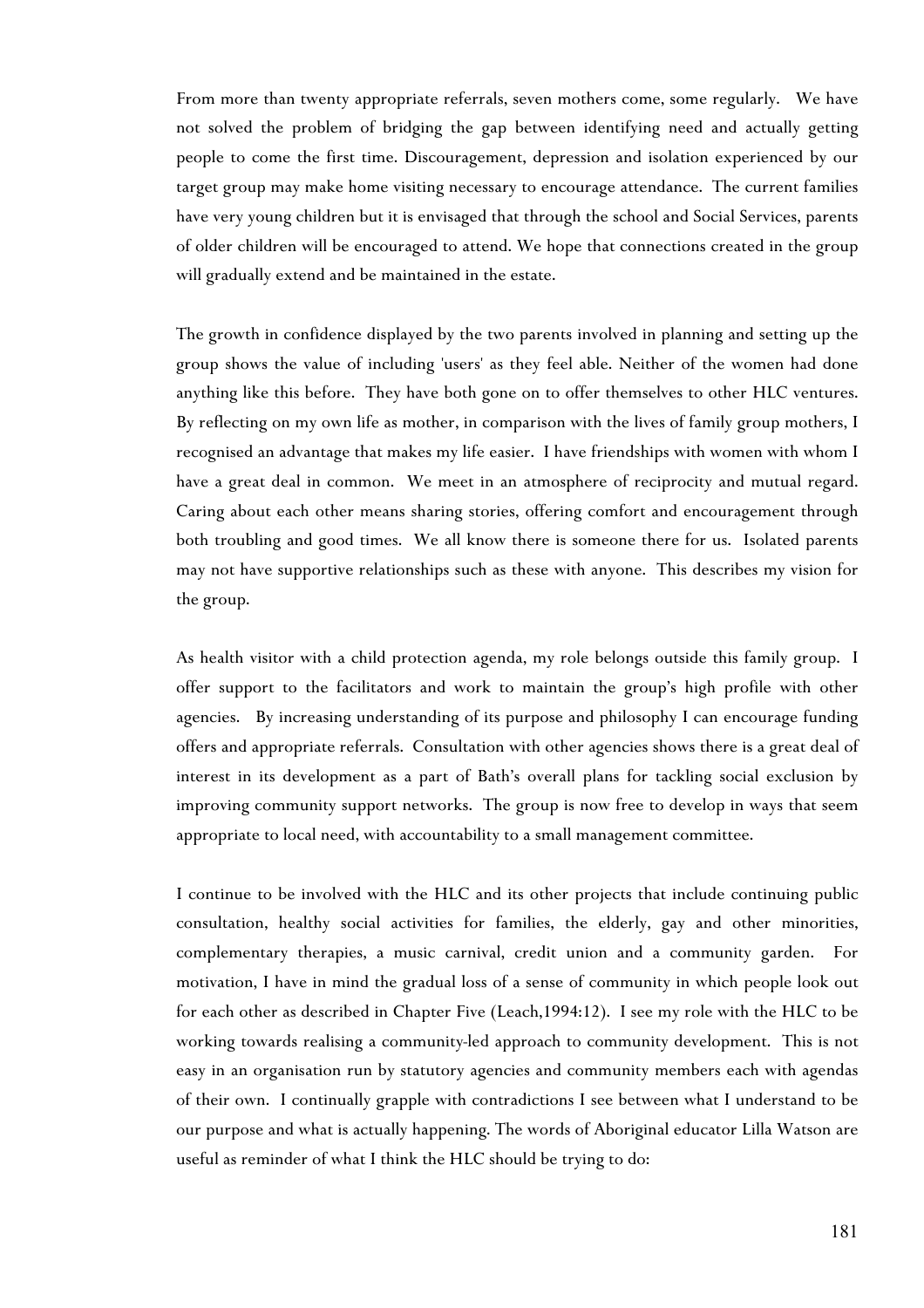*If you've come to help me you're wasting your time. But if you've come because your liberation is bound up with mine, then let us work together.* (Wadsworth,1997:17)

The HLC is a story that is yet to unfold. In the meantime I look for the threads in my tertiary work.

#### **Kathryn and Isabelle respond**

In joint discussion with the leaders of both family groups about this account, Kathryn said she found the account very moving and 'real'. Recalling the incidents she said, 'Rick would love to read this…yes, he certainly does still come every week'. She spoke about the additional strain she experienced from being seen as 'mother' to the group and being required to know and hold every member. She reiterated the need for good supervision of the quality usually sought by psychotherapists.

Isabelle questioned 'collusion' as a way of describing the degree of involvement I suggest. I have since returned to the ethical dilemma it uncovered and extended my discussion. (Conversation,12.9.01)

# **Balancing prevention with protection in tertiary work**

Penelope Leach's puzzlement over my Transfer Paper lay in the apparent disappearance of children's rights from my agenda and led me to a further question. What happened to children's rights as my primary motivation? In her letter she wrote about the children:

*It's because I think they cannot (all and always) wait that I continue to believe that we need to work towards a basic societal acceptance of children's rights alongside supporting adults into parenthood.* (Personal letter,20.3.98)

I agree about this but I become clearer that different intentions motivate different actions and I have found it hard to hold and balance all my good intentions all of the time, notably prevention with protection. I feel confident that my actions along with others, especially Penelope Leach and Peter Newell, have made a difference in a societal shift towards acceptance of rights for children (Newell,1989; Leach,1993; Pound,1991a, 1994). My untested observation is that punitive talk focusing on physical punishments, as a solution to problem-solving, is less frequent from parents in 2001. When I asked, I found current parents of young children appeared unaware of my previous involvement in rights campaigning. This leads me to believe they are probably not wary because I hold strong beliefs, but they may be guarded because of heightened social consciousness. Since 1989 most of the major child-interest groups have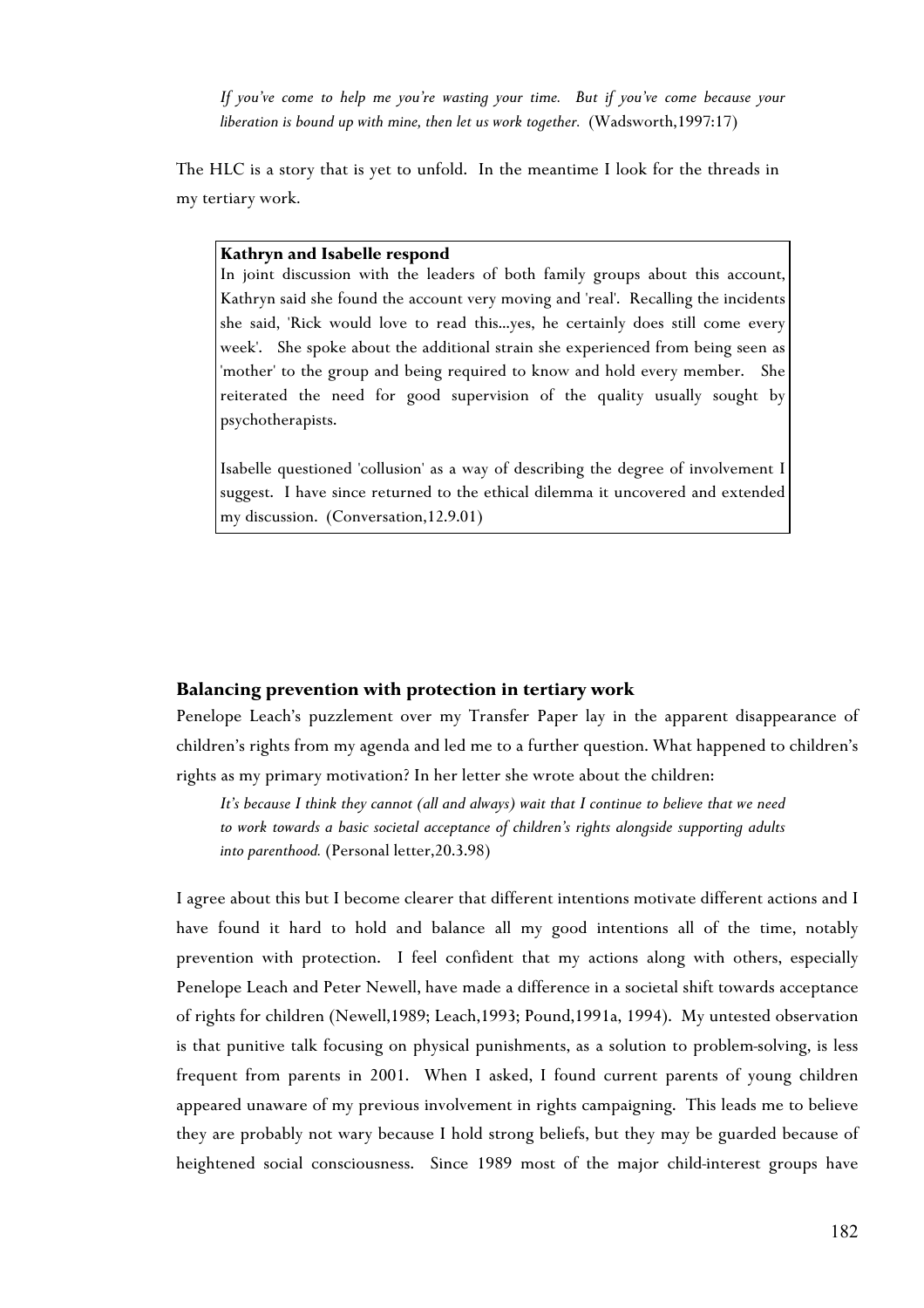adopted anti-physical punishment policies and principles of the UN Convention (Newell,1991; *Children are Unbeatable!* Alliance,2000).

In Chapter Two I wrote about my shift from 'rights' to 'values'. I said values are useful because they are self-generated and embodied rather than imposed by authoritative others, as are 'rights'. Laidlaw (1996) suggests the understanding and embodiment of values is a developmental process for practitioners. This notion had not occurred to me in 1998 but my reply to Dr Leach shows movement towards it. I wrote:

*My realisation is that working with* this *child, and* this *parent at* this *moment, what is required is a process, which forwards parental understanding and actions. Speaking about children's rights at that moment doesn't easily come into it. In fact I think it can shut down communication. This is why I think the debate about rights for children should be active in arenas where there is a space to usefully think about it - not necessarily with all parents as a method of working.* (Letter to Dr Leach,23.3.98)

This is a shift from my writing in 1991 when I suggested I needed to challenge smacking first 'otherwise it remains an option to be used' (Pound,1993:29). To Dr Leach, I also spoke about my own need after years of the conflict I experienced while campaigning for children:

*I have enjoyed (and personally needed) the more harmonious and peaceful work climate created by trying to balance being Rogerian and client-led while also being a professional who knows things. My health visiting experience with parents, like my own mothering experience, is that parents mostly want to get it right, want to retain good relationships with their children (which by definition, requires respecting individual rights), but just don't know how to do it. To keep the door open as a health visitor so I can raise awareness about what is needed, I have to have skills to know what is likely to support change for the better.* (Letter to Dr Leach,23.3.98)

It seems to me now, in 2001, that 'rights' as a lever for social change sits more easily in the public health arena of legal and policy reform as identified by Beattie (1991; Chapter Eight:198). In my work with individual families, I believe the values I attempt to embody and 'live' in all of my relationships and in helping parents to review their parenting intentions is more likely to be effective for children than pronouncements about rights.

In this current chapter I again identified the importance of engagement with people, through creating and sustaining meaningful connections for the purpose of experiencing personal significance, enhanced energy and willingness to co-operate, and resilience for change. In the HVRG we spoke about the degree of engagement we were willing to make (Chapter Three; Pound et al,2001b). We noticed some health visitors became more involved with families and involvement took different forms, according to individual motivations as much as the needs of the family. In this chapter I noted that policies defining employer expectations, such as child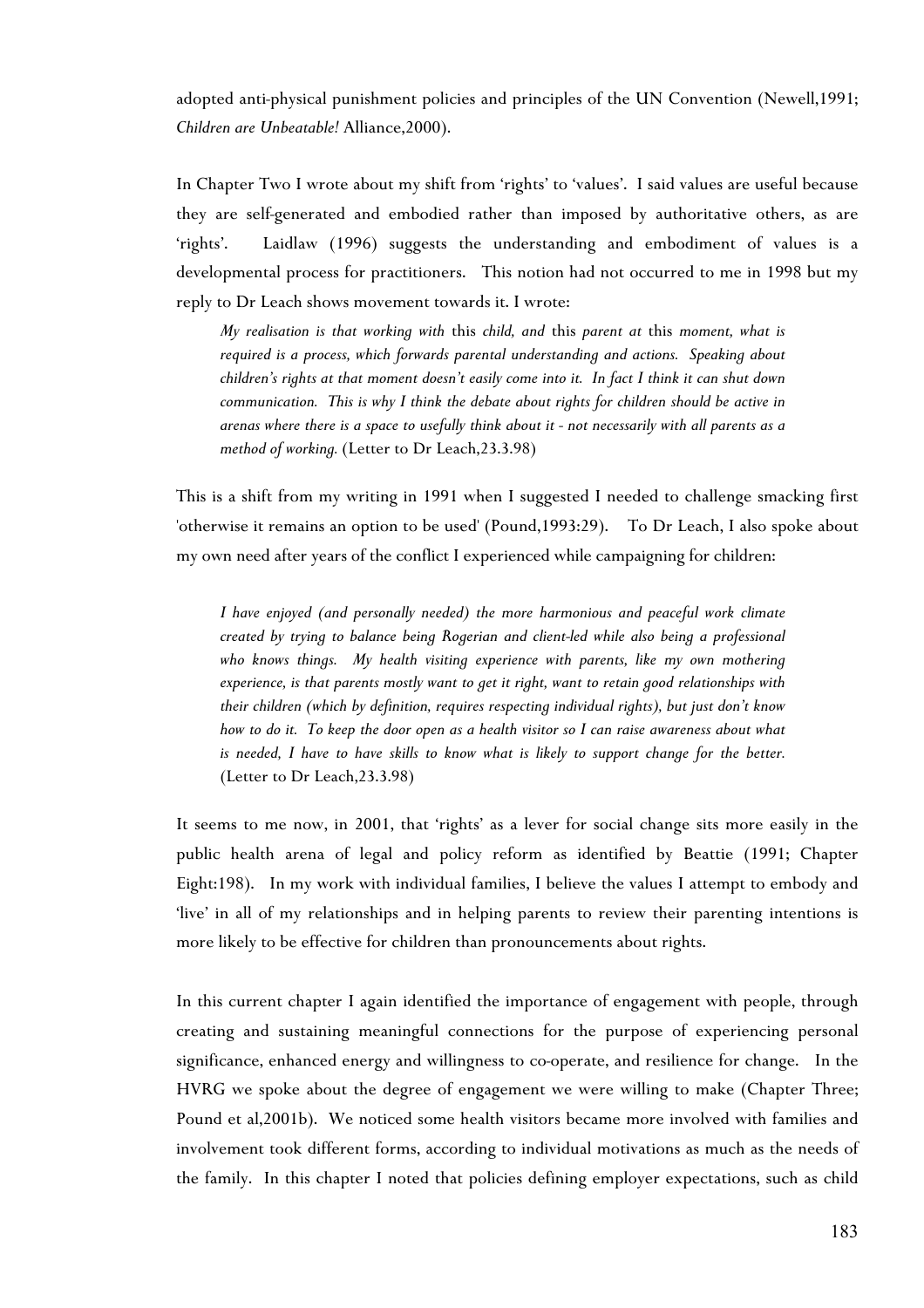protection procedures, appear to require a degree of detachment with families for the smooth implementation of multi-disciplinary procedures.

Connections between parents and me have their own therapeutic worth but my intention is that it is also transferred to relationships between parents and children. If our relationships are not genuine in their 'connection' and honest about negative as well as positive things then the full range of learning opportunities may be lost for parents. I would not be treating parents with respect, or the trustworthiness demonstrated in my being as honest with them, as I expect them to be with me if I was not genuine. Sometimes I need to 'hold' parents in troubled times, as a parent does a child, and sometimes I need to take decisions out of their hands for a period. This is always with the intention of restoring it as soon as possible (Pound et al,2001b). My responding to things I see affecting children is educational for parents in a wider sense than just setting limits to their, or their children's, behaviour.

In the process of writing this chapter I have begun to clarify threads which meld the complexity and contradictions which make alongsideness as I am coming to know it. I have considered the possibility that I might collude with parents and neglect children. The notion of *responsive responsibility* I find helpful for clarifying what is a problematic dilemma between protecting children and preventive action for parents' self-growth. I work for a healthy future for children by seeking to influence positively the relationship climates of their early years. My remit requires me to protect children by hearing the little voices that might otherwise be easy to ignore. By living values becoming implicit for me in alongsideness I am making children's rights, amongst *all* human rights clearer for sections of society I touch. I know the words but balancing action is harder.

#### **Tertiary work adds to alongsideness values**

So how does my growing understanding here fit with values identified so far? All the elements of alongsideness identified in Chapters Five and Six continue to be relevant for tertiary work. *Respect*, *acceptance*, *self-determination* and *equity of rights* for children remain central motivators for my practice (Chapter Five). I recognise basic human need for belonging, competence, significance and resilience. These emotional needs are valuable aims in themselves. They are insufficient however to capture the health-enhancing potential of *connection* in relationships particularly through *light-heartedness* (Chapter Six).

*Alongsideness*, as it emerges from my exploration of work with very discouraged families, requires constant awareness of contradictions to be balanced between prevention and the protection of children. *Responsive responsibility* is important for balancing my responsiveness to the needs of children, parents and myself. I remain responsible to myself when I am to be clear